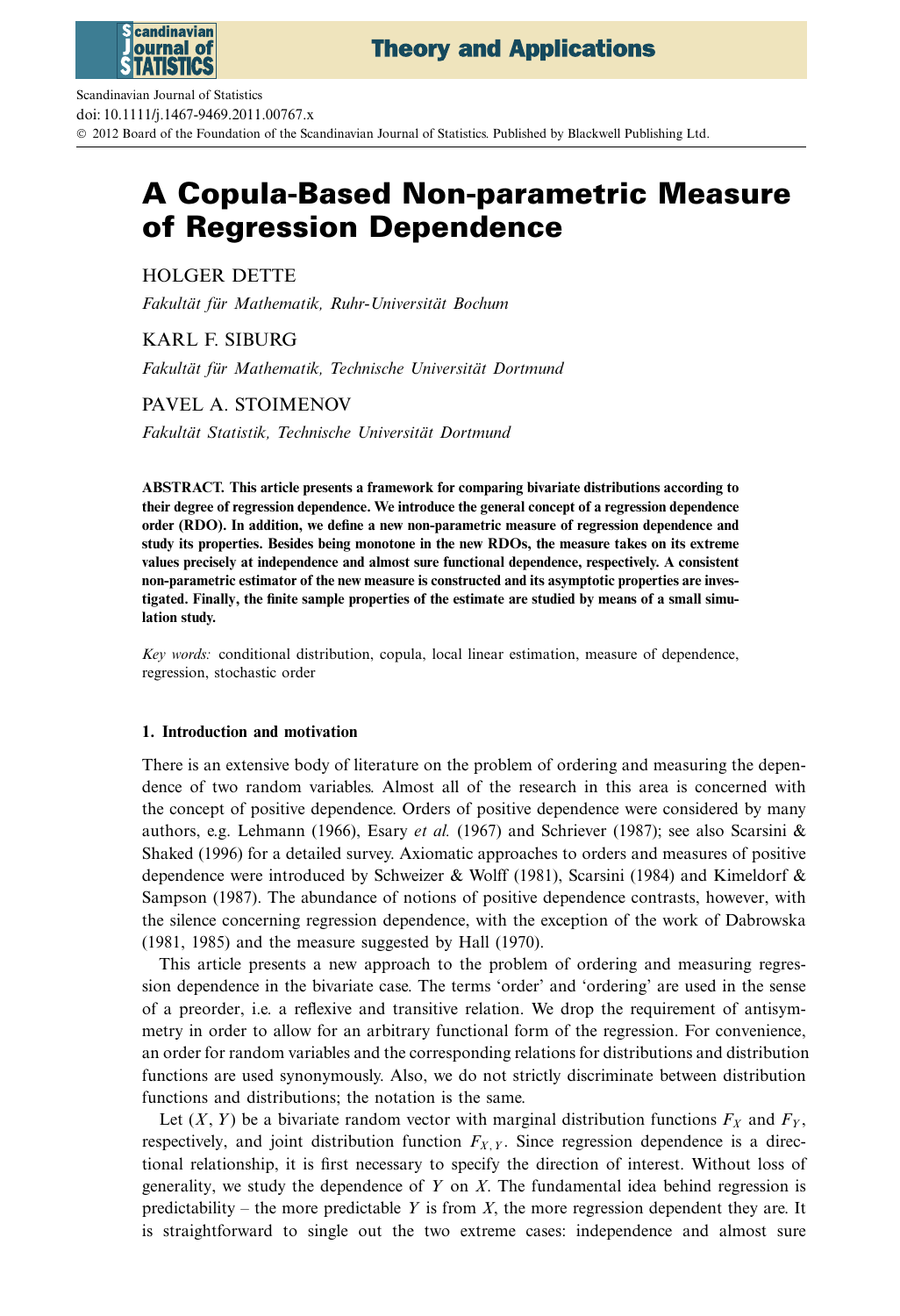functional dependence, when there exists a Borel measurable function q such that  $Y = q(X)$ with probability one (Lancaster, 1963). In the former case, *X* provides no information about *Y*, whereas in the latter case there is perfect predictability of *Y* from *X*.

Apart from the two extreme cases, however, there exists a variety of intermediate ones with a certain degree of regression dependence in a sense yet to be specified. The essence of our approach is the fact that the predictability of *Y* from *X* is intrinsically related to the variability of the conditional distributions  $F_{Y|X=x}$  of *Y* given  $X=x$ . More precisely, the less variable  $F_{Y|X=x}$ , the more predictable *Y* from *X*, and thus the more regression dependent (*X*, *Y*). For example, perfect predictability, i.e. almost sure functional dependence of *Y* on *X*, is equivalent to the degeneracy of  $F_{Y|X=x}$  for almost all *x*. Unless otherwise stated 'almost' is used in the sense of the respective probability measure, which is clear from the context. It follows that, if  $(\tilde{X}, \tilde{Y})$  is another pair of random variables, then the general idea is to consider  $(X, Y)$ less regression dependent than  $(\tilde{X}, \tilde{Y})$  if  $F_{Y|X=x}$  is more variable than  $F_{\tilde{Y}|\tilde{X}=x}$  for almost all *x*. Therefore, a bivariate regression dependence order is associated to a univariate variability order, and different variability orders could lead, in general, to different regression orders.

This approach, however, is not applicable unless  $X$  and  $\overline{X}$  have the same distribution. Moreover, it is even necessary that *Y* and  $\tilde{Y}$  are identically distributed because, otherwise, their different variability will affect the variability of  $F_{Y|X}$  and  $F_{\tilde{Y}|\tilde{X}}$  and, in this way, the degree of regression dependence. For this reason, a comparison of two bivariate random vectors with arbitrary marginals is possible only after their transformation to the same Fréchet class. If the marginals are continuous, it is natural to consider the probability integral transformations  $(U, V) = (F_X(X), F_Y(Y))$  and  $(\tilde{U}, \tilde{V}) = (F_{\tilde{Y}}(\tilde{X}), F_{\tilde{Y}}(\tilde{Y}))$ , which have uniform marginal distributions. In this case, we regard  $(X, Y)$  less regression dependent than  $(\tilde{X}, \tilde{Y})$ if  $F_{V|U=u}$  is more variable than  $F_{\tilde{V}|\tilde{U}=u}$  for almost all *u*.

It should be noted, however, that while lower variability of the conditional distributions is a necessary condition for defining a regression dependence order, it is not sufficient. As the details will be given later in section 3, we only mention here that the choice of the variability order cannot be arbitrary, but should take into account the two extremes of regression dependence, namely, independence and almost sure functional dependence. We will show that the most common variability orders lead indeed to regression orders.

In section 4, we introduce a new non-parametric measure of regression dependence, study its properties and demonstrate its advantages over the correlation ratio. Besides being monotone in the new regression orders, the measure possesses several appealing properties. For instance, it takes on its minimum if and only if *X* and *Y* are independent, and its maximum if and only if *Y* is almost surely (a.s.) a Borel function of *X*.

Two estimates of the new dependence measure are introduced in section 5 and their asymptotic properties are investigated. Finally, section 6 contains a small simulation study which shows that the proposed estimates have a reasonable performance for moderate sample size.

## **2. Notation and preliminaries**

This section introduces the notation and states some technical facts which will be needed in the sequel. Except for the results on univariate variability orders, attention is restricted to the set  $\Im$  of all bivariate distribution functions with continuous marginal distribution functions, as well as the set  $\mathfrak X$  of all bivariate random vectors with distribution functions in  $\mathfrak F$ . For  $(X, Y) \in \mathfrak{X}$ ,  $F_{X, Y} \in \mathfrak{F}$  denotes its joint distribution function with marginal distribution functions  $F_X$  and  $F_Y$ , respectively, while  $F_{Y|X=x}$  denotes the conditional distribution function of *Y* given *X* = *x*. For the probability integral transformations of  $(X, Y) \in \mathcal{X}$ , we shall write

 $U := F_Y(X)$  and  $V := F_Y(Y)$ .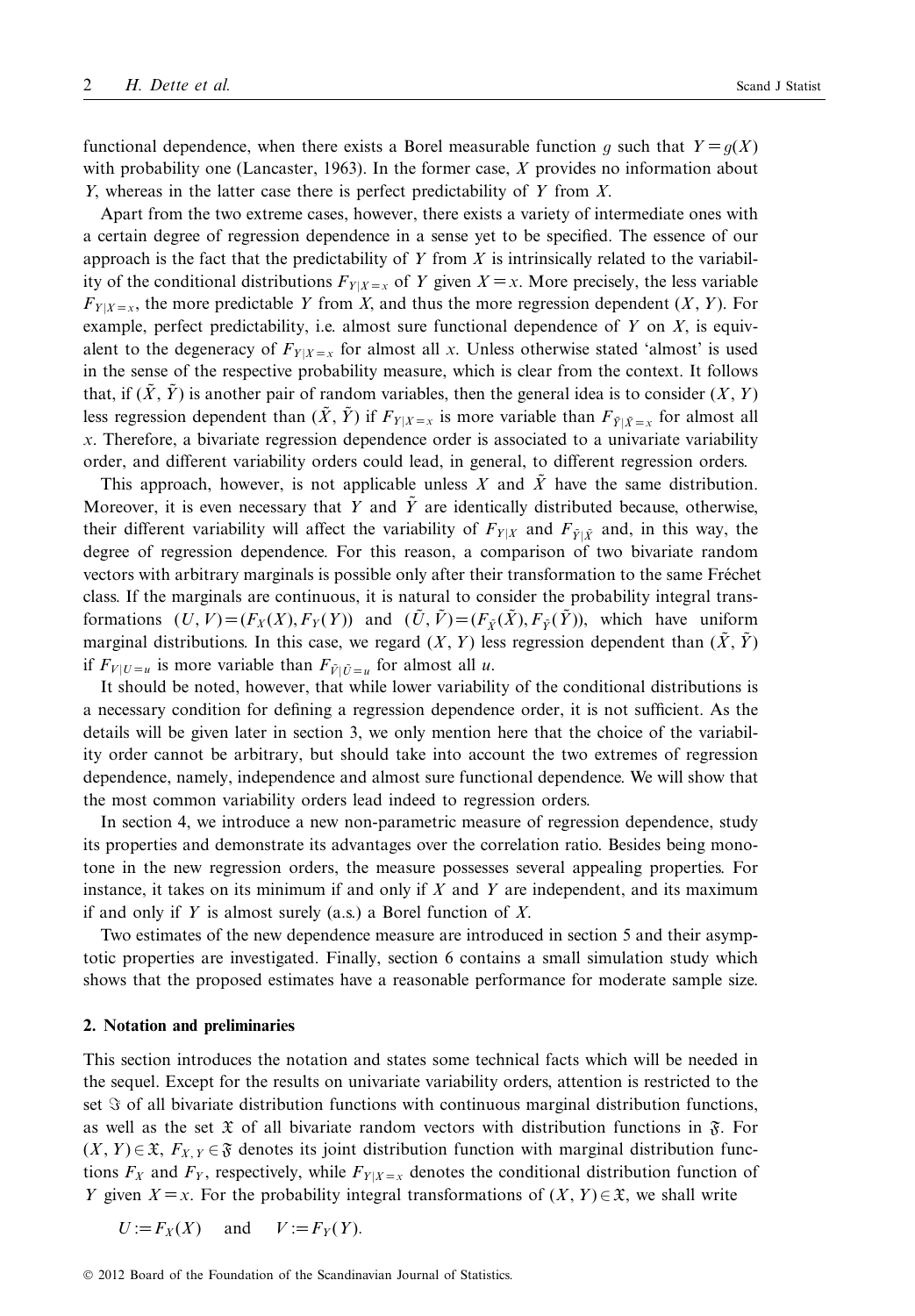Thus, *U* and *V* have uniform distributions on the closed unit interval [0, 1], which will be denoted by *I*. The notation  $F_{U,V}$  and  $F_{V|U=u}$  will be used for joint and conditional distribution of  $(U, V)$  and  $V$  given  $U = u$ , respectively. The first result describes the two extreme cases of regression dependence for  $(X, Y)$  in terms of  $(U, V)$ .

# **Proposition 1.** For any  $(X, Y) \in \mathfrak{X}$ , the following are true:

- (i) *X and Y are independent if and only if U and V are independent.*
- (ii) *U* and *V* are independent if and only if  $F_{V|U=u} = F_V$  for almost all *u*.
- (iii) *Y is a.s. a Borel function of X if and only if V is a.s. a Borel function of U*.
- (iv) *V* is a.s. a Borel function of *U* if and only if  $F_{V|U=u}$  is degenerate for almost all u.

*Proof.* (i) and (ii) are obvious. As for (iii), since  $F_X$  is continuous,  $Y = f \circ X$  a.s. implies *Y* = *f* ◦ *F<sub>X</sub>*<sup> $1$ </sup> ◦ *F<sub>X</sub>* ◦ *X* a.s., so that *V* = *g* ◦ *U* a.s. with the measurable function  $g := F_Y \circ f \circ F_X^{-1}$ ; conversely if  $V = g \circ I$  we set  $f := F^{-1} \circ g \circ F$ . Finally (iv) follows from the observation conversely, if  $V = g \circ U$  we set  $f := F_Y^{-1} \circ g \circ F_X$ . Finally, (iv) follows from the observation that  $V = f(U)$  is equivalent to the fact that the graph of f is measurable and has probability that  $V = f(U)$  is equivalent to the fact that the graph of f is measurable and has probability one, i.e.

$$
1 = \int_{I^2} \mathbf{1}_{\text{grf}}(u, v) \, dF_{U, V}(u, v) = \int_I \int_I \mathbf{1}_{\text{grf}}(u, v) \, dF_{V|U=u}(v) \, dF_U(u).
$$

This is equivalent to  $F_{V|U=u}$  being degenerate for almost all *u*.

Since we work with the probability integral transformations, the concept of copulas is tailored for our approach. Formally, a bivariate copula (or briefly, a copula) is the restriction to  $I^2$  of a bivariate distribution function with uniform marginals on *I*. In fact, the unique copula  $C_{X,Y}$  of  $(X, Y) \in \mathfrak{X}$  coincides with  $F_{U,V}$  on  $I^2$ . In particular, the copula corresponding to independent variables is the product copula  $P(u, v) = uv$ .

Denote by  $\mathfrak C$  the set of all copulas, and by  $\partial_i C$  the partial derivative of  $C \in \mathfrak C$  with respect to the *i*th variable. The following properties of copulas are easy consequences of the definition; for a proof see, e.g. Nelson (2006).

**Proposition 2.** For any  $C \in \mathfrak{C}$ , the following statements are true:

(i) *C* is Lipschitz continuous; more precisely, for all  $(u_1, v_1), (u_2, v_2) \in I^2$  we have

 $|C(u_2, v_2) - C(u_1, v_1)| \leq |u_2 - u_1| + |v_2 - v_1|.$ 

(ii) *For each*  $v \in I$ ,  $\partial_1 C(u, v)$  *exists for almost all*  $u \in I$ ; *similarly, for each*  $u \in I$ ,  $\partial_2 C(u, v)$ *exists for almost all*  $v \in I$ . *Moreover, the partial derivatives satisfy* 

<sup>0</sup>≤∂*iC* <sup>≤</sup><sup>1</sup>

*for*  $i = 1, 2$  *wherever they are defined.* 

*Remark 1.* (i) Note that the Lipschitz continuity implies that a copula is absolutely continuous in each argument, so that it can be recovered from any of its partial derivatives by integration.

(ii) In fact, we have  $0 \le \partial_i C \le 1$  for *i* = 1, 2 Lebesgue almost everywhere (a.e.) on  $I^2$  since, as Lipschitz continuous functions, copulas are differentiable Lebesgue a.e. in view of Rademacher's Theorem (Evans, 1998). Moreover, by Evans (1998, theorem 5.8.4), we also have  $\partial_i C \in L^p(I^2, \mathbb{R})$  with  $p > 1$ .

There is a relationship between the conditional distribution  $F_{V|U=u}$  and the corresponding copula  $C_{X,Y}$ , which is given by

$$
F_{V|U=u}(v) = \partial_1 C_{X,Y}(u,v) \tag{1}
$$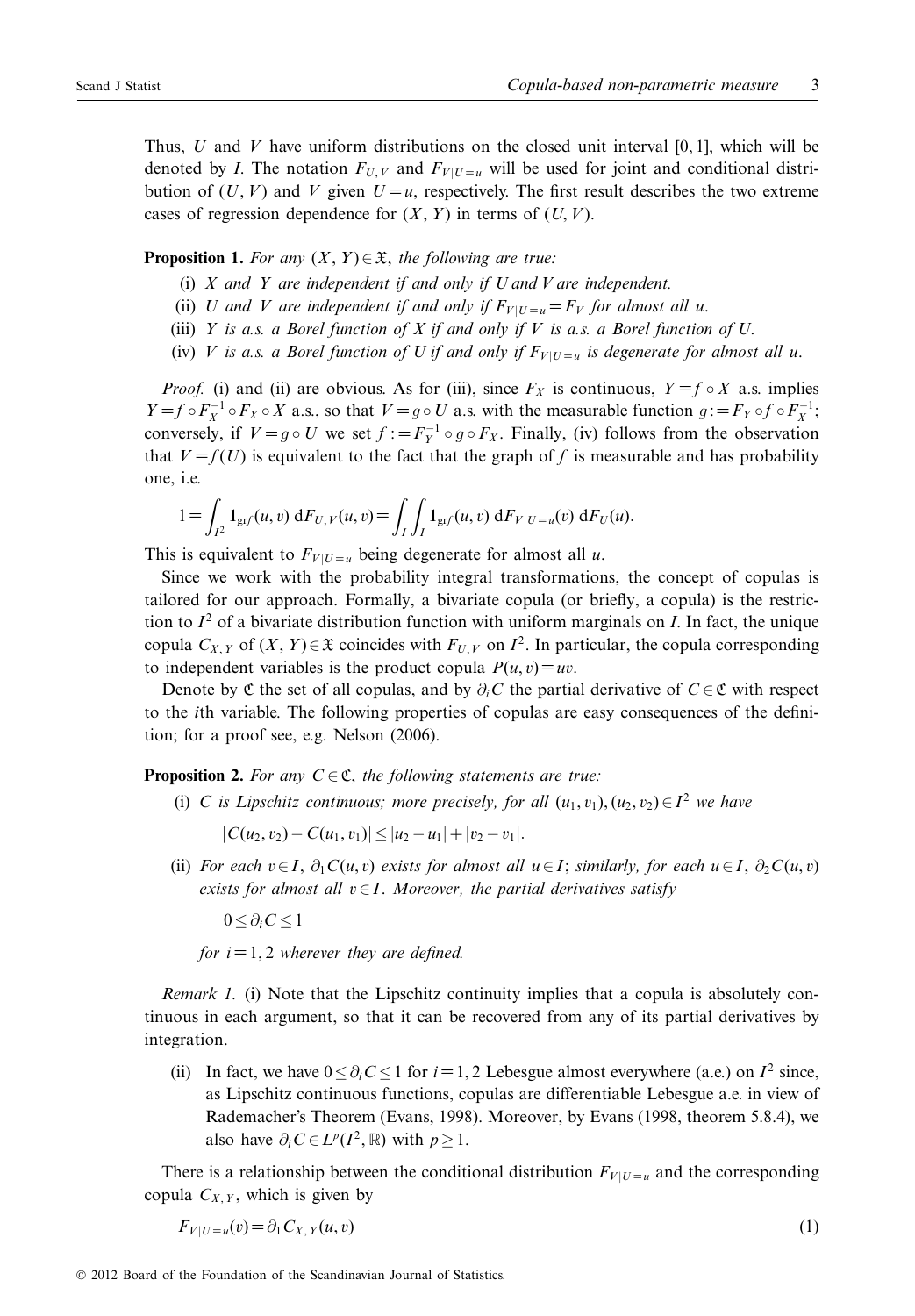wherever the partial derivative exists (Nelson, 2006). Moreover, we have the following result related to proposition 1.

**Proposition 3.** For any  $(X, Y) \in \mathfrak{X}$ , the following are true:

- (i) *X* and *Y* are independent if and only if  $\partial_1 C_{X,Y}(u, v) = v$  for Lebesgue almost all  $(u, v) \in I^2$ .
- (ii) *Y* is a.s. a Borel function of *X* if and only if  $\partial_1 C_{X,Y}(u,v) \in \{0,1\}$  for Lebesgue almost *all*  $(u, v) \in I^2$ .

*Proof.* The first statement follows from remark 1 (i), while the second is a consequence of Darsow *et al.* (1992, theorem. 11.1) and Siburg & Stoimenov (2010, theorem. 4.2).

Since our approach to ordering regression dependence employs the variability of the conditional distribution functions, the rest of this section deals with stochastic orders that compare the variability or dispersion of two arbitrary random variables *X* and *Y* (or their univariate distributions  $F_X$  and  $F_Y$ ); we refer to Müller & Stoyan (2002) and Shaked & Shanthikumar (2007) for a detailed study of stochastic orders.

Probably, the most common variability order is the convex order. *X* is smaller than *Y* in the convex order (denoted as  $X \leq_{\text{cx}} Y$ ) if

$$
E[\phi(X)] \le E[\phi(Y)] \tag{2}
$$

for all convex functions  $\phi : \mathbb{R} \to \mathbb{R}$ , provided the expectations exist. Depending on the context, i.e. whether working with random variables or distribution functions, we write  $X \leq_{\text{cx}} Y$ or  $F_X \leq_{\text{cx}} F_Y$ . This order reflects the intuitive idea that convex functions take on their (relatively) larger values over regions of the form  $(-\infty, a) \cup (b, \infty)$  for  $a < b$ . Therefore, if (2) holds, *Y* is more variable (or more dispersed) than *X*. The next result is a direct consequence of (2).

**Proposition 4.** Let X and Y be two random variables. If  $X \leq_{\text{cx}} Y$ , then  $E[X] = E[Y]$  and  $Var[X] \leq Var[Y]$ .

As can be seen from proposition 4, only random variables with the same expectations can be compared. When *X* and *Y* have finite expectations, we can use the convex order to define a location-free variability order. Namely, we call *X* smaller than *Y* in the dilation order (denoted as  $X \leq_{\text{dil}} Y$ ) if

$$
X - \mathbb{E}[X] \leq_{\text{cx}} Y - \mathbb{E}[Y]. \tag{3}
$$

**Corollary 1.** Let *X* and *Y* be two random variables. If  $X \leq_{\text{dil}} Y$ , then  $\text{Var}[X] \leq \text{Var}[Y]$ .

Another important location-free variability order is the dispersive order.  $F_X$  is smaller than  $F_Y$  in the dispersive order (denoted as  $F_X \leq_{\text{disp}} F_Y$ ) if

$$
F_X^{-1}(b) - F_X^{-1}(a) \le F_Y^{-1}(b) - F_Y^{-1}(a) \tag{4}
$$

for all  $0 \le a \le b \le 1$ . As noted in Shaked & Shanthikumar (2007), it is conceptually clear that this order compares the variability of  $F_X$  and  $F_Y$  because it requires the difference between any two quantiles of  $F_X$  to be smaller than the corresponding quantiles of  $F_Y$ .

The next result shows the relation between the orders  $\leq_{\text{disp}}$  and  $\leq_{\text{dil}}$ ; compare Shaked & Shanthikumar (2007, theorem. 3.B.16).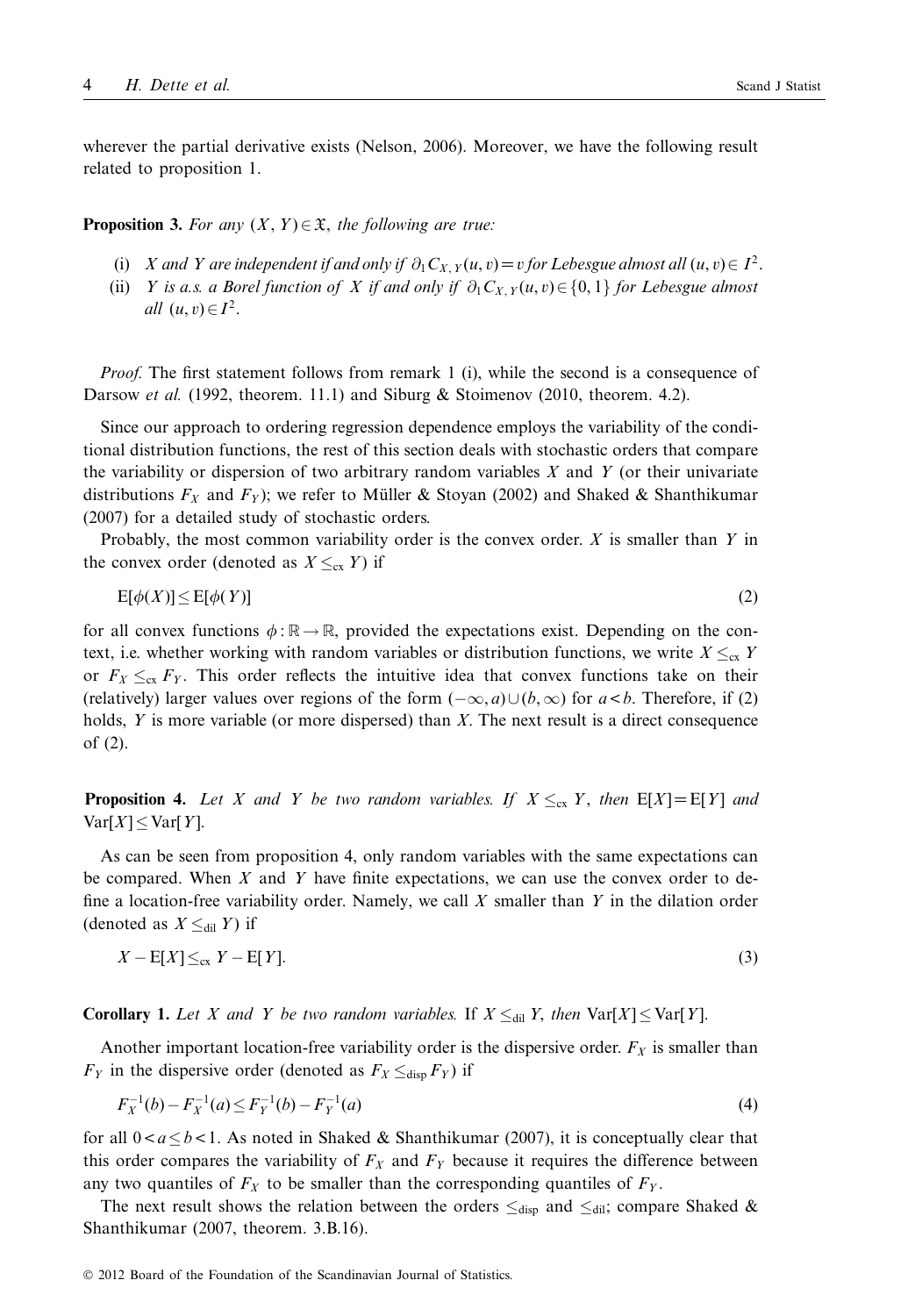**Proposition 5.** Let X and Y be two random variables with finite expectations. Then  $X \leq_{\text{disp}} Y$ *implies*  $X \leq_{\text{dil}} Y$ .

#### **3. Regression dependence orders**

The fundamental idea to introduce an order of regression dependence on  $\mathfrak X$  (respectively  $\mathfrak F$ ) is to compare the variability of the conditional distributions, since low and high dispersion is tantamount to high and low predictability, respectively. However, as discussed in the introduction, a comparison of two elements of  $\mathfrak X$  with arbitrary marginals is possible only after their transformation to the same Fréchet class which can be accomplished using the probability integral transformations. Essentially, a random vector  $(X, Y) \in \mathfrak{X}$  is less regression dependent than another random vector  $(\tilde{X}, \tilde{Y}) \in \mathfrak{X}$  if  $F_{\tilde{Y}|\tilde{U}=u}$  is less variable (in some univariate variability order) than  $F_{V|U=u}$  for almost all *u*. More precisely, we adopt the following definition.

**Definition 1.** *A relation*  $\preccurlyeq$  *on*  $\mathfrak{X}$  (or  $\mathfrak{F}$ ) *is a regression dependence order* (*RDO*) *if it is reflexive and transitive, and satisfies the following:*

- $(01)$   $(X, Y) \preccurlyeq (X, Y)$  *implies*  $F_{\tilde{V}|\tilde{U}=u} \leq_{\bullet} F_{V|U=u}$  *for almost all*  $u \in I$ *, where*  $\leq_{\bullet}$  *is a univariate variability order.*
- (O2) If Y is a.s. a Borel function of X, and if  $(X, Y) \preccurlyeq (X, Y)$ , then Y is a.s. a Borel *function of*  $\tilde{X}$ .
- (O3) If X and Y are independent, and if  $(X, Y) \preccurlyeq (X, Y)$ , then X and Y are independent.

Property (O1) indicates that an RDO is always associated to a given variability order. Therefore, a relation  $\preccurlyeq$  satisfying (O1) with respect to the univariate variability order  $\leq$ . will be denoted by  $\preccurlyeq_{\bullet}$ .

Conditions (O2) and (O3) deal with the two extreme cases. Since almost sure functional dependence is equivalent to perfect predictability of *Y* from *X*, the corresponding distribution must have the greatest regression dependence possible. Consequently, any distribution which is more dependent must also correspond to almost sure functional dependence; hence (O2). Similarly, the least dependent situation is given when *X* and *Y* are independent. Hence, any less dependent distribution must be again the distribution of independent random variables, which is expressed in  $(O3)$ .

In view of condition (O1), probably the easiest way to construct an RDO is to choose some variability order  $\leq_{\bullet}$ , define  $(X, Y) \preccurlyeq (X, Y)$  if and only if  $F_{\tilde{V}|\tilde{U}=u} \leq_{\bullet} F_{V|U=u}$  for almost all  $u \in I$ , and check whether conditions (O2) and (O3) are satisfied. In fact, since no distribution is less dispersed than a degenerate one, (O2) should always be satisfied in view of proposition 1, and it remains to prove (O3).

It is important to note that an RDO corresponding to a variability order which is not location-free (e.g. the convex order  $\leq_{\text{cx}}$ ) is unnecessarily restrictive, for then only distributions with the same regression function can be compared. However, since we want to compare the strength of regression dependence with respect to possibly different regression functions, we will consider location-free orders only. Amongst them, the dilation order  $\leq_{\text{dil}}$ and the dispersive order  $\leq_{\text{disp}}$  are the most important and common ones. The next result states that the corresponding relations  $\preccurlyeq_{\text{dil}}$  and  $\preccurlyeq_{\text{disp}}$  are indeed RDOs.

**Theorem 1.** The relations  $\leq_{\text{dil}}$  and  $\leq_{\text{disp}}$  are RDOs.

*Proof.* In view of proposition 5, we need only prove (O2) and (O3) for the relation  $\preccurlyeq_{\text{dil}}$ . It is clear from corollary 1 that  $\preccurlyeq_{dil}$  satisfies (O2). In order to prove (O3), we may, in view of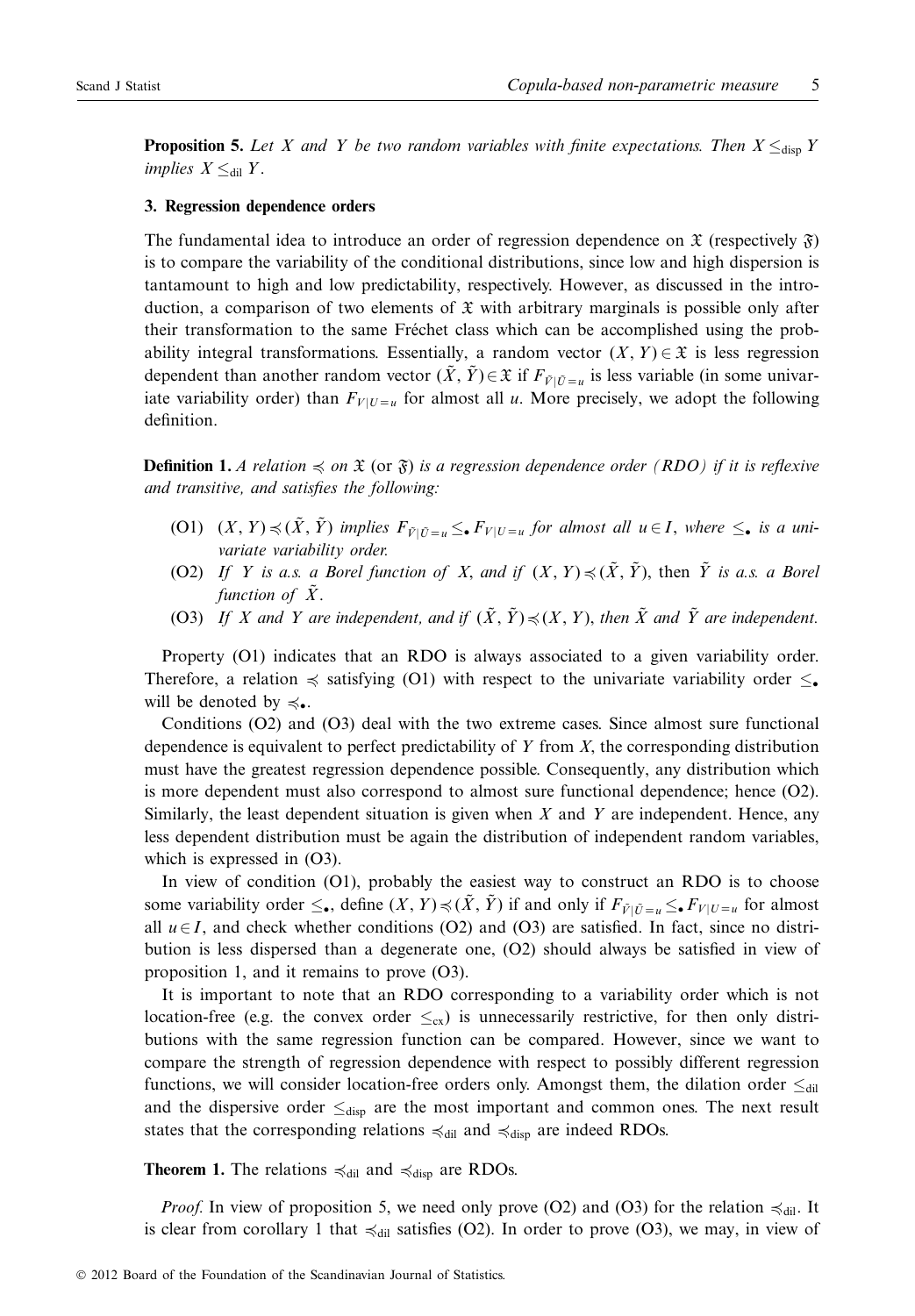proposition 1, restrict to considering *U* and *V* instead of *X* and *Y*. Assuming that  $(U, V) \preccurlyeq_{\text{dil}}$  $(U, V)$  with independent U and V, we conclude from corollary 1 that

$$
\operatorname{Var}[\tilde{V} | \tilde{U} = u] \ge \frac{1}{12} \tag{5}
$$

for almost all *u*. By the law of total variance, we obtain equality in (5), as well as

$$
E[\tilde{V} | \tilde{U} = u] = E[\tilde{V}] = \frac{1}{2}
$$
\n
$$
(6)
$$

for almost all *u*. From (6) and (5) it follows that, for almost all *u*,  $F_{V|U=u} \leq_{\text{cx}} F_{\bar{V}|\bar{U}=u}$  with equal variances. But then both distributions are the same (Shaked  $\&$  Shanthikumar, 2007, theorem. 3.A.42). This proves (O3), and hence the theorem.

#### **4. Measures of regression dependence**

We now turn to the subject of how to measure the degree of regression dependence in the set  $\mathfrak X$  (or  $\mathfrak F$ ). It is clear that without specifying an RDO any discussion of measures of regression dependence is problematic. We adopt the following definition.

**Definition 2.** Let  $\leq$  be an arbitrary RDO. A function  $\mu : \mathfrak{X} \to [0, 1]$  is a measure of regression dependence (MRD) with respect to  $\preccurlyeq$  if it satisfies the following conditions:

- (M1)  $(X, Y) \preccurlyeq (X, Y)$  *implies*  $\mu(X, Y) \leq \mu(X, Y)$ ;
- (M2)  $\mu(X, Y) = 1$  *if and only if Y is a.s. a Borel function of X*;
- (M3)  $\mu(X, Y) = 0$  *if and only if* X and Y are independent.

*Remark 2.* Alternatively,  $\mu$  can also be defined as a functional on  $\tilde{\mathfrak{F}}$ , and we sometimes write  $\mu(F_{X,Y})$  instead of  $\mu(X, Y)$ .

Condition (M1) is the usual monotonicity property required by any measure of dependence. (M2) and (M3) concern the two extreme cases of regression dependence. We point out how strong both conditions are – in fact, a measure of dependence satisfying  $(M2)$  and (M3) has not yet been proposed in the literature. For instance, (M2) is much stronger than Rényi's corresponding postulate in Rényi (1959), according to which a measure of dependence should take on its maximal value 1 if one of *X* and *Y* is a.s. a function of the other. What is more, Rényi mentioned that it is natural to pose an 'only if' requirement, but since the condition was rather restrictive, it was better to leave it out. With respect to (M3), we point out that the well-known correlation ratio is not a MRD in the sense of Definition 2 because it attains its minimum at 0 not only when *X* and *Y* are independent; examples are presented later in this section.

We now turn to the construction of a non-parametric MRD. The following is the main result in this section.

**Theorem 2.** *The function*  $r: \mathfrak{X} \rightarrow [0, 1]$  *defined by* 

$$
r(X, Y) = 6 \int_0^1 \int_0^1 F_{V|U=u}(v)^2 dv du - 2
$$
 (7)

*is an MRD concurring with both*  $\preccurlyeq_{\text{dil}}$  and  $\preccurlyeq_{\text{disp}}$ .

*Remark 3.* Note that in view of (1), we have

$$
r(X, Y) = 6||\partial_1 C_{X, Y}||_2^2 - 2,
$$
\n(8)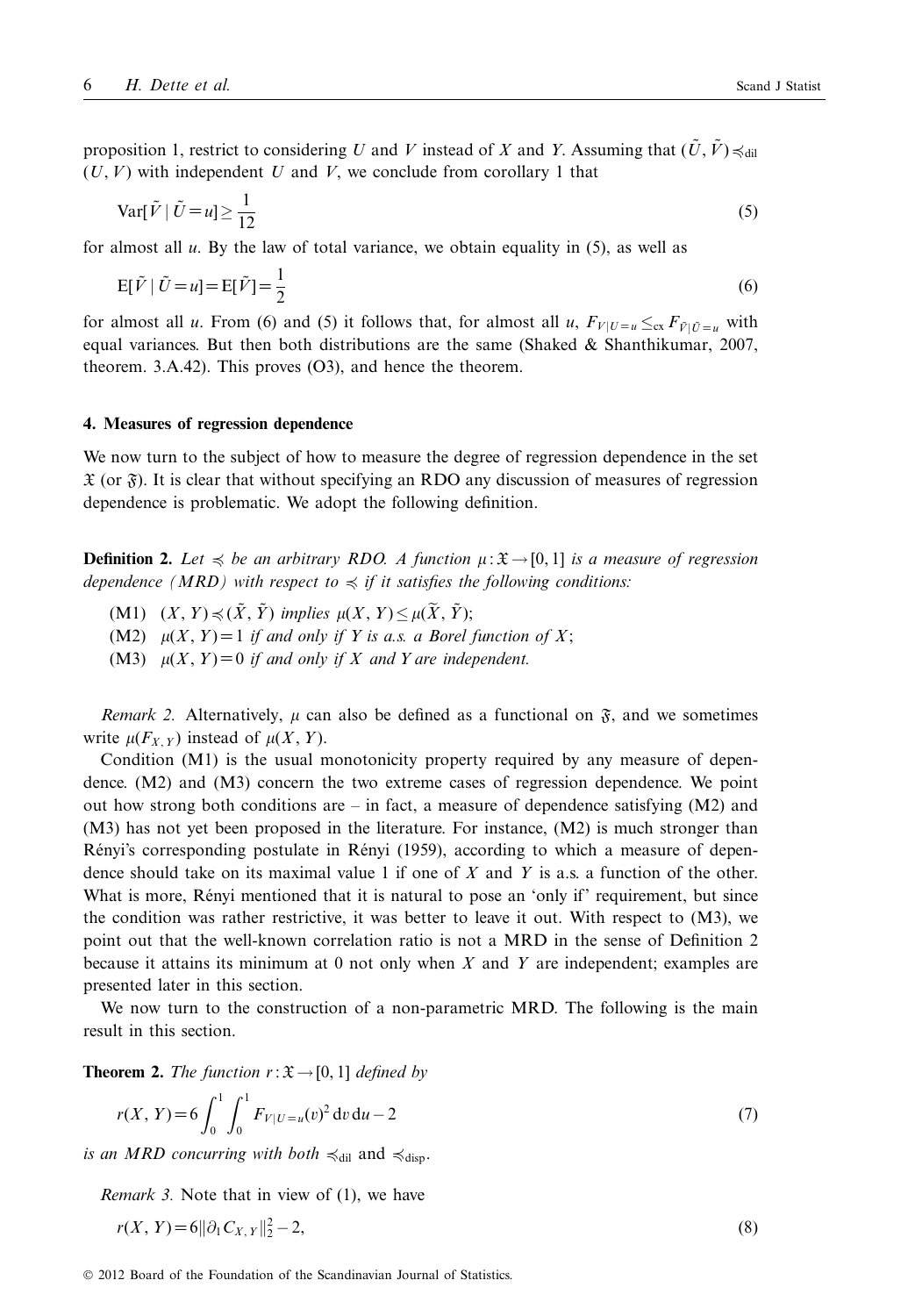where  $\|\cdot\|_2$  denotes the  $L^2$ -norm on  $I^2$ . By remark 1(ii), this shows that *r* is indeed well defined. Moreover,  $r$  can also be viewed as a functional on the set of copulas  $\mathfrak{C}$ , and we write  $r(C_Y, y) = r(X, Y)$ .

In order to prove theorem 2, we make use of the following result.

**Lemma 1.** *For any*  $C_{X,Y} \in \mathfrak{C}$ , *we have*  $\|\partial_1 C_{X,Y}\|_2^2 \in [1/3, 1/2]$ . *Moreover, the following assertions hold: tions hold:*

- (i)  $\|\partial_1 C_{X,Y}\|_2^2 = 1/3$  *if and only if X and Y are independent.*<br>  $\|\partial_1 C_{X,Y}\|_2^2 = 1/2$  *if and only if Y is a s. a Porel function*
- (ii)  $\|\partial_1 C_{X,Y}\|_2^2 = 1/2$  *if and only if Y is a.s. a Borel function of X.*

*Proof.*

(i) Consider the inequality

$$
0 \leq \int_0^1 \int_0^1 (\partial_1 C_{X,Y}(u,v) - v)^2 \, du \, dv = \int_0^1 \int_0^1 (\partial_1 C_{X,Y}(u,v))^2 \, du \, dv - \frac{1}{3}.
$$

Hence,  $\|\partial_1 C_{X,Y}\|_2^2 \ge 1/3$  with equality if and only if  $\partial_1 C_{X,Y}(u, v) = v$  Lebesgue a.e. on  $L^2$  which by proposition 3(i) is equivalent to the independence of *Y* and *Y*  $I^2$ , which by proposition 3(i) is equivalent to the independence of *X* and *Y*.

(ii) By theorem 2(ii), we have  $0 \le \partial_1 C_{X,Y} \le 1$  and thus  $(\partial_1 C_{X,Y})^2 \le \partial_1 C_{X,Y}$ , with equality if and only if a  $C = (0, 1)$ . Consequently if and only if  $\partial_1 C_{X,Y} \in \{0,1\}$ . Consequently,

$$
\|\partial_1 C_{X,Y}\|_2^2 \le \int_0^1 \int_0^1 \partial_1 C_{X,Y}(u,v) \, \mathrm{d}u \, \mathrm{d}v = \frac{1}{2}
$$

with equality if and only if  $\partial_1 C_{X, Y} \in \{0, 1\}$  Lebesgue a.e. in  $I^2$ , which by proposition 3(ii) is equivalent to *Y* being a.s. a Borel function of *X*.

We will also make use of the following representation formula for univariate distribution functions whose support is contained in *I*. The proof uses integration by parts for Lebesgue– Stieltjes integrals (Hewitt & Stromberg, 1975, theorem. 21.67) and is omitted.

**Lemma 2.** *Let F be a univariate distribution function with support in I*. *Then*

$$
2\int_0^1 \int_0^p F^{-1}(t) dt d\rho - \int_0^1 F^{-1}(t) dt = \int_0^1 F(v)^2 dv - \int_0^1 F(v) dv.
$$

We now turn to the proof of the theorem.

*Proof of theorem 2.* The property  $0 \le r(X, Y) \le 1$ , as well as the conditions (M2) and (M3), are immediately implied by lemma 1.

It remains to show the monotonicity condition (M1); in view of proposition 5, it suffices to prove it for the RDO  $\preccurlyeq_{\text{dil}}$ . Ramos & Sordo (2003) showed that two univariate distribution functions *F* and *G* with finite expectations satisfy  $F \leq_{di} G$  if and only if, for all  $v \in [0, 1]$ ,

$$
\int_0^v F^{-1}(t) dt - v \int_0^1 F^{-1}(t) dt \ge \int_0^v G^{-1}(t) dt - v \int_0^1 G^{-1}(t) dt.
$$
 (9)

Now assume that  $(X, Y) \preccurlyeq_{\text{dil}} (X, Y)$  so that  $F_{\tilde{V}|\tilde{U}=u} \leq_{\text{dil}} F_{V|U=u}$  for almost all  $u \in I$ . Then, integrating (9) over *v* we obtain

$$
\int_0^1 \int_0^v F_{\tilde{V}|\tilde{U}=u}^{-1}(t) dt dv - \frac{1}{2} \int_0^1 F_{\tilde{V}|\tilde{U}=u}^{-1}(t) dt \ge \int_0^1 \int_0^v F_{V|U=u}^{-1}(t) dt dv - \frac{1}{2} \int_0^1 F_{V|U=u}^{-1}(t) dt
$$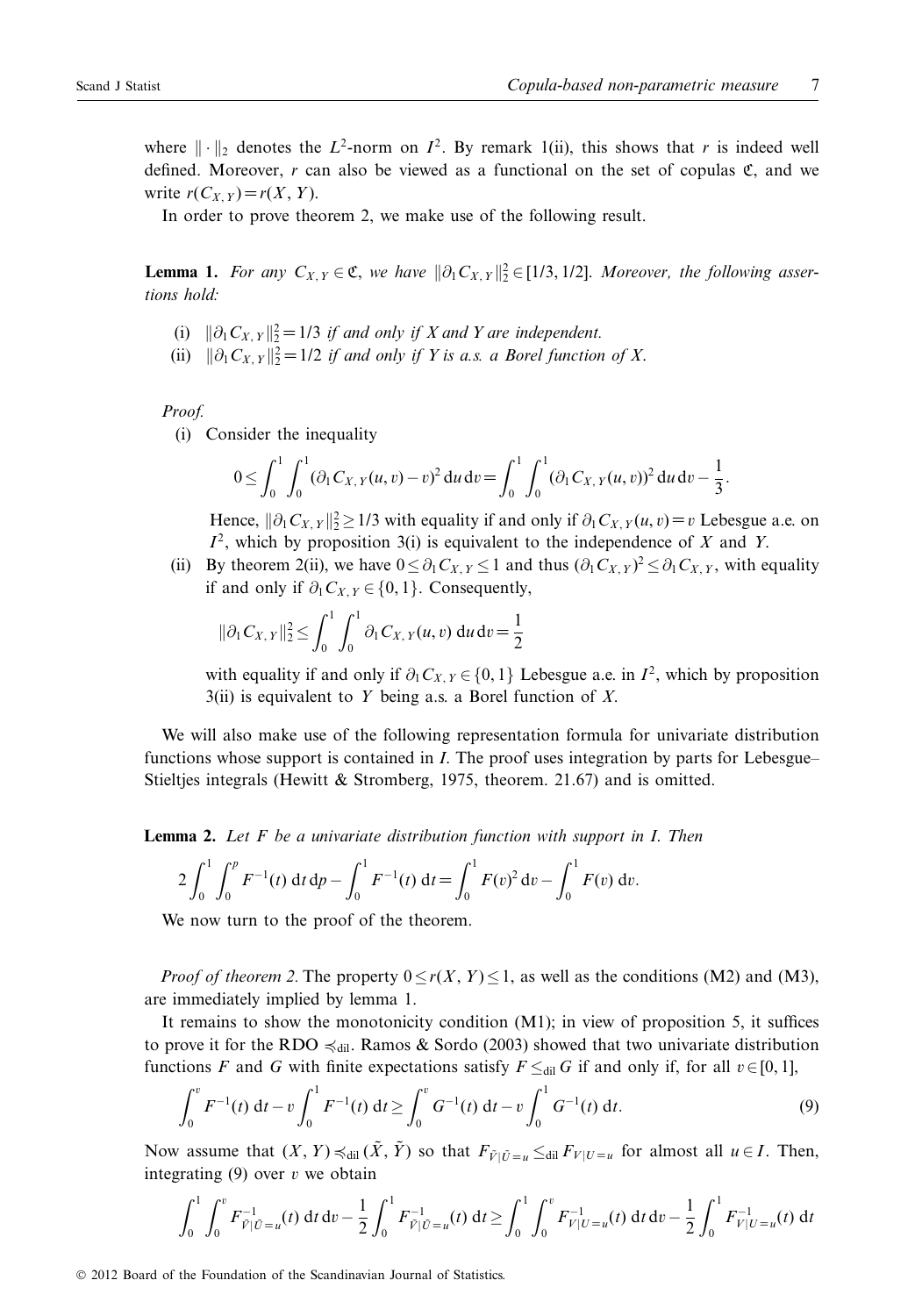for almost all  $u \in I$ . Applying lemma 2 we find that, for almost all  $u$ ,

$$
\int_0^1 F_{\tilde{V}|\tilde{U}=u}(v)^2 dv - \int_0^1 F_{\tilde{V}|\tilde{U}=u}(v) dv \ge \int_0^1 F_{V|U=u}(v)^2 dv - \int_0^1 F_{V|U=u}(v) dv.
$$

Integrating this over  $u \in I$ , substituting  $\partial_1 C_{X,Y}(u, v)$  for  $F_{Y|U=u}(v)$  by (1), and using  $\int_0^1 \int_0^1 \partial_1 C_{X,Y}(u, v) dv du = 1/2$  for all  $C_{X,Y} \in \mathfrak{C}$ , we obtain

$$
\|\partial_1 C_{\tilde{X}, \tilde{Y}}\|_2^2 = \int_0^1 \int_0^1 (\partial_1 C_{\tilde{X}, \tilde{Y}}(u, v))^2 dv du \ge \int_0^1 \int_0^1 (\partial_1 C_{X, Y}(u, v))^2 dv du = \|\partial_1 C_{X, Y}\|_2^2.
$$

Since, by remark 3,  $r(X, Y) = 6||\partial_1 C_{X,Y}||_2^2 - 2$ , this proves (M1) and hence the theorem.

**Proposition 6.** *If f, g* :  $\mathbb{R} \to \mathbb{R}$  *are strictly monotone functions then* 

$$
r(f(X), g(Y)) = r(X, Y).
$$

*Proof.* We distinguish four different cases. If f and q are both increasing, it is well known (Nelsen, 2006, theorem 2.4.3) that

$$
C_{f(X),g(Y)}=C_{X,Y},
$$

which immediately implies  $r(f(X), g(Y)) = r(X, Y)$ . If f is increasing and g is decreasing, then (Nelsen, 2006, theorem 2.4.4)

 $C_f$ (*X*), $g(Y)$ (*u*, *v*)= $u - C_{X,Y}(u, 1-v)$ .

Therefore, we conclude  $\|\partial_1 C_{f(X),g(Y)}\|_2^2 = \|\partial_1 C_{X,Y}\|_2^2$ , which again implies  $r(f(X), g(Y)) =$ <br> $r(Y, Y)$  If f is decreasing and a is increasing the result follows from interchanging f and a in  $r(X, Y)$ . If *f* is decreasing and *q* is increasing, the result follows from interchanging *f* and *q* in the previous case. The final case when  $f$  and  $g$  are both decreasing can be shown similarly.

The following example illustrates the behaviour of the MRD *r* as a function of the copula parameter for some well-known one-parameter copula families.

*Example 1.* (a) Let  $C_a$  denote the Gaussian copula with parameter  $a \in [-1, 1]$ . Since the Gaussian copula is positively ordered with respect to *a*, i.e. it is monotone in the standard concordance order, and  $C_0$  corresponds to independence, it is not surprising that  $r(C_a)$  is an increasing function of |*a*| as depicted in Fig. 1A. Moreover, for  $a \in \{-1, 1\}$ , we have almost sure functional dependence and, thus,  $r = 1$ .

(b) Consider the Farlie–Gumbel–Morgenstern (FGM) family of copulas, defined by  $C_a(u, v) = uv + auv(1 - u)(1 - v)$  with  $a \in [-1, 1]$ . As in the previous example, the FGM family is positively ordered and *C*<sup>0</sup> characterizes independent random variables. In particular, we obtain  $r(C_a) = a^2/15$ ; see Fig. 1B. However, as mentioned in Nelsen (2006), FGM copulas can only model relatively weak positive dependence, which explains intuitively the low values of *r*.

(c) A plot of *r* as a function of the parameter of the Frank copula

$$
C_a = -\frac{1}{a} \ln \left( 1 + \frac{(e^{-au} - 1)(e^{-av} - 1)}{e^{-a} - 1} \right)
$$

with  $a \in (-\infty, \infty) \setminus \{0\}$  is presented in Fig. 1C. (d) Finally, consider the Gumbel copula, given by

$$
C_a = uv e^{-a \ln u \ln v}
$$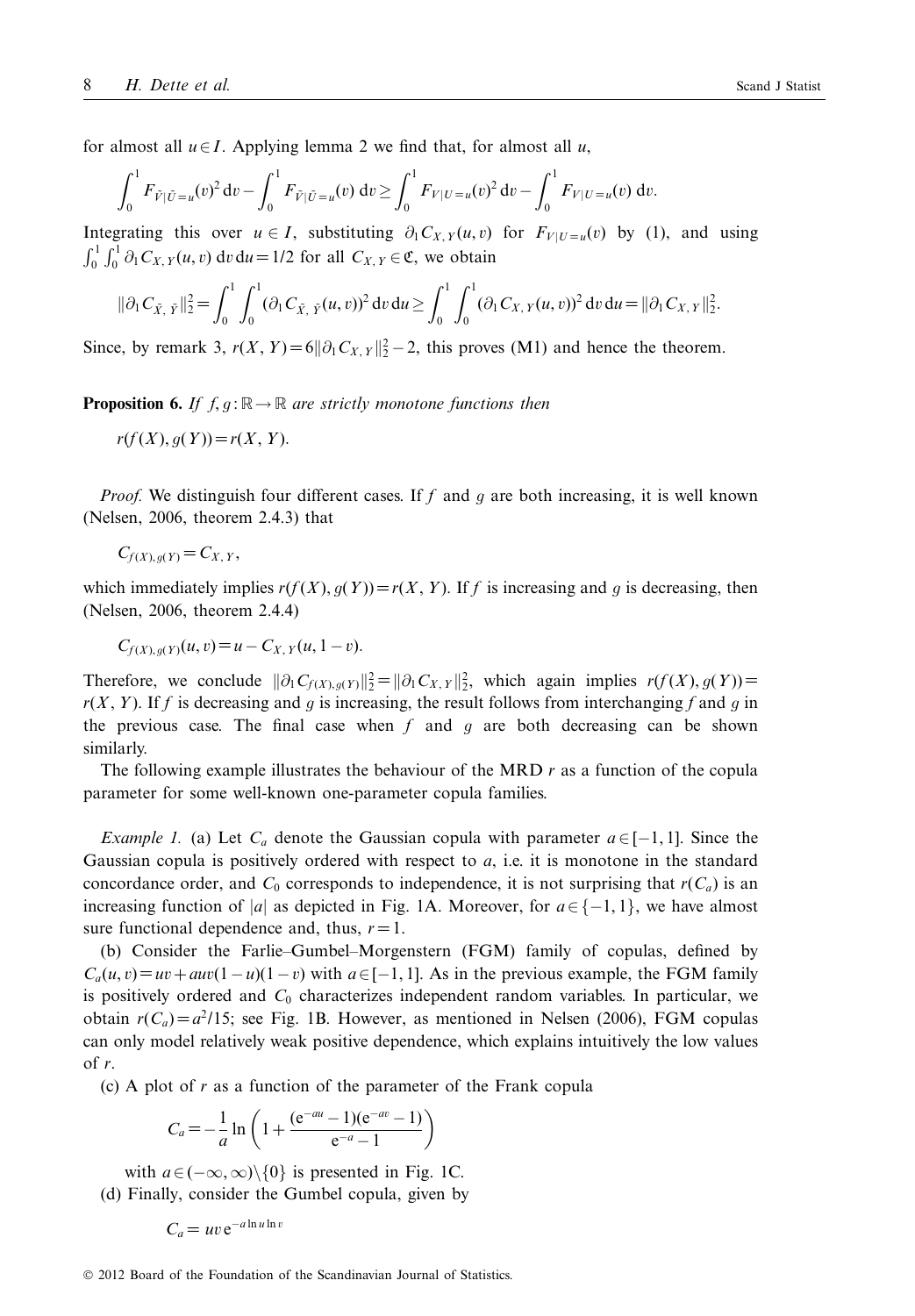

*Fig. 1.* The measure of regression dependence (MRD) *r* as a function of the parameter *a* of the four parametric copula families in example 1.

with  $a \in (0, 1]$ . By direct calculation we obtain

$$
r(C_a) = \frac{3}{4a} e^{\frac{3}{2a}} E_1\left(\frac{3}{2a}\right) + \frac{a}{3} - \frac{1}{2},
$$

where  $E_1(x) := \int_1^{\infty} e^{-xs}/s \, ds$  is the exponential integral; see Fig. 1D.

We now turn attention to another quantity that might seem a natural choice for an MRD, namely the correlation ratio of the probability integral transformations. Define the functional  $\tilde{\eta}: \mathfrak{X} \to \mathbb{R}$  by

$$
\tilde{\eta}(X, Y)^2 := \eta(U, V)^2 = \frac{\text{Var}[E[V|U]]}{\text{Var}[V]} = 1 - \frac{E[\text{Var}[V|U]]}{\text{Var}[V]}.
$$
\n(10)

Since Var $[V] = 1/12$ , it follows that

$$
\tilde{\eta}(X, Y)^2 = 12 \operatorname{Var}[\mathbb{E}[V|U]].
$$

In fact, the ordering of regression dependence suggested in Dabrowska (1981, section 3.1) is an ordering by correlation ratios and therefore is not consistent with our approach to RDOs. Moreover, neither the correlation ratio of *Y* on *X* nor the related measure  $\tilde{\eta}(X, Y)^2$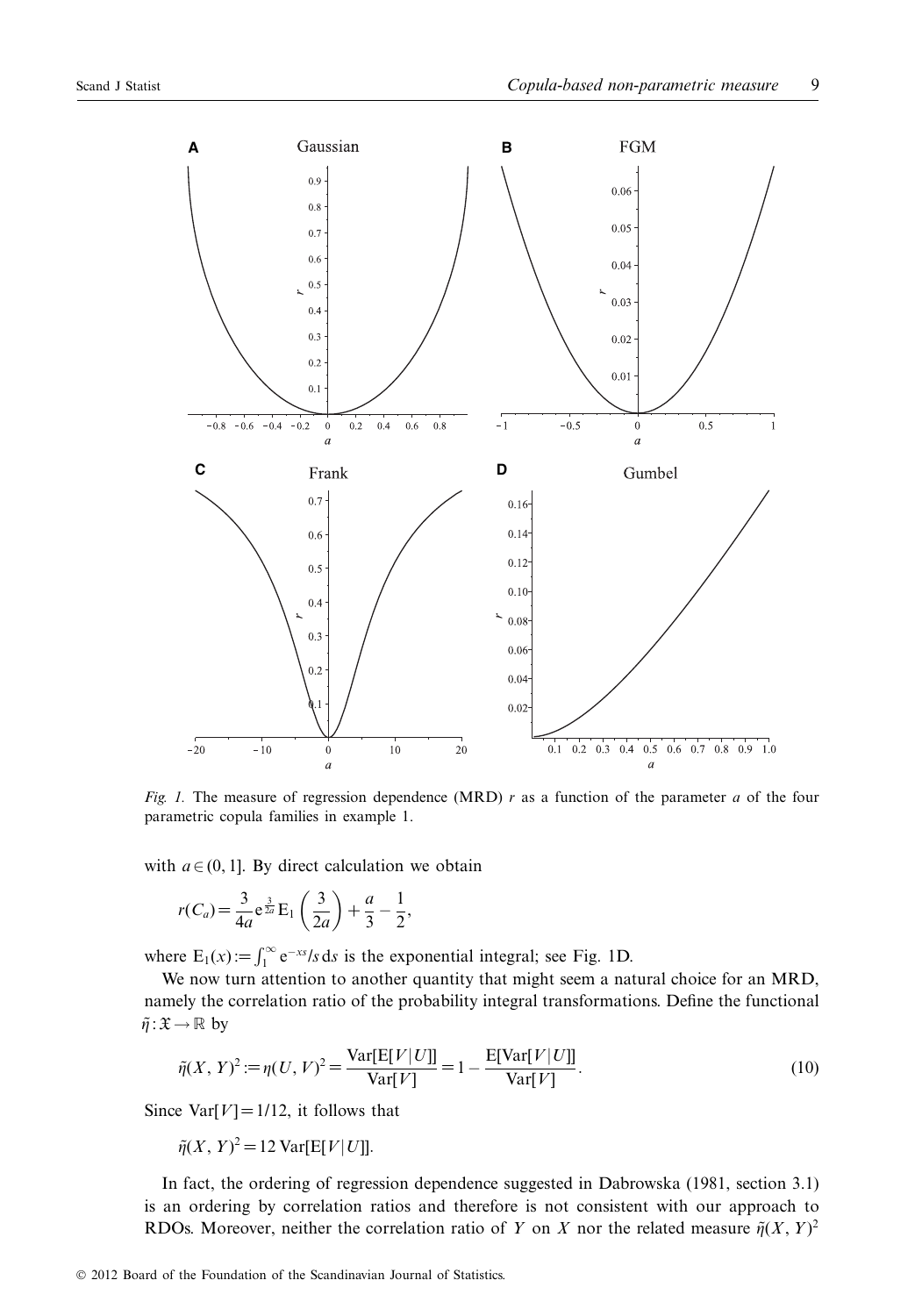are MRDs in the sense of definition 2, because (M3) will not be satisfied. Indeed, it follows from propositions 5 and 4 that  $\tilde{\eta}$  is monotone with respect to both  $\preccurlyeq_{\text{disp}}$  and  $\preccurlyeq_{\text{dil}}$ ; in addition,  $\tilde{\eta}(X, Y) = 1$  if and only if *Y* is a.s. a Borel function of *X*. However,  $\tilde{\eta}$  does not satisfy condition (M3) because there are random variables *X* and *Y* with  $\tilde{\eta}(X, Y) = 0$ , which are not independent; we give two such examples.

*Example 2.* Consider *X* and *Y* whose probability integral transformations *U* and *V* have the singular distribution with the support depicted in Fig. 2A. The support is the union of the main and secondary diagonal in  $I^2$ , so that probability mass  $1/2$  is uniformly distributed on each line segment. For every  $u \in I$ , the resulting conditional distribution  $F_{V|U=u}$  is a two-point distribution at  $v = u$  and  $v = 1 - u$  and, thus,  $E[V | U = u] = 1/2$ . Consequently, the conditional expectation  $E[V | U]$  is degenerate and its variance Var $[E[V | U]]$  vanishes, which means that  $\eta(U, V) = \tilde{\eta}(X, Y) = 0$ . However, *U* and *V* and, thus, *X* and *Y* are not independent.

*Example 3.* Another situation where  $\tilde{\eta}(X, Y) = 0$  but *X* and *Y* are not independent is given when  $F_{X,Y}$  is the circular uniform distribution. It is well known that in this case the ordinary correlation ratio  $\eta(X, Y)$  vanishes. The same is true for the related measure  $\tilde{\eta}(X, Y)$  since in this case  $F_{U,V}$  is a degenerate distribution whose support is given in Fig. 2B (Nelsen, 2006, section 3.1.2). The arguments are analogous to those in the previous example.

#### **5. Non-parametric estimation of** *r*

In this section, we present a sample version of the MRD defined in (8). As pointed out in remark 3, *r* is a function of the copula  $C_{X,Y}$  alone.  $C_{X,Y}$  can be consistently estimated by the empirical copula (Deheuvels, 1979; Fermanian *et al.*, 2004). However, the empirical copula is locally constant and, thus, the estimation of *r* is more involved since it requires the estimation of the copula's partial derivative. The need for differentiability calls for a s smooth (differentiable) estimation of the copula, e.g. with a kernel-based technique.

For this purpose let  $(X_1, Y_1), \ldots, (X_n, Y_n)$  denote i.i.d. random variables with distribution function *F* and copula *C*, let *K* denote a symmetric kernel with compact support, say  $[-1, 1]$ , with corresponding cumulative distribution function



*Fig. 2.* Examples of  $\tilde{\eta}(X, Y) = 0$  where *X* and *Y* are not independent.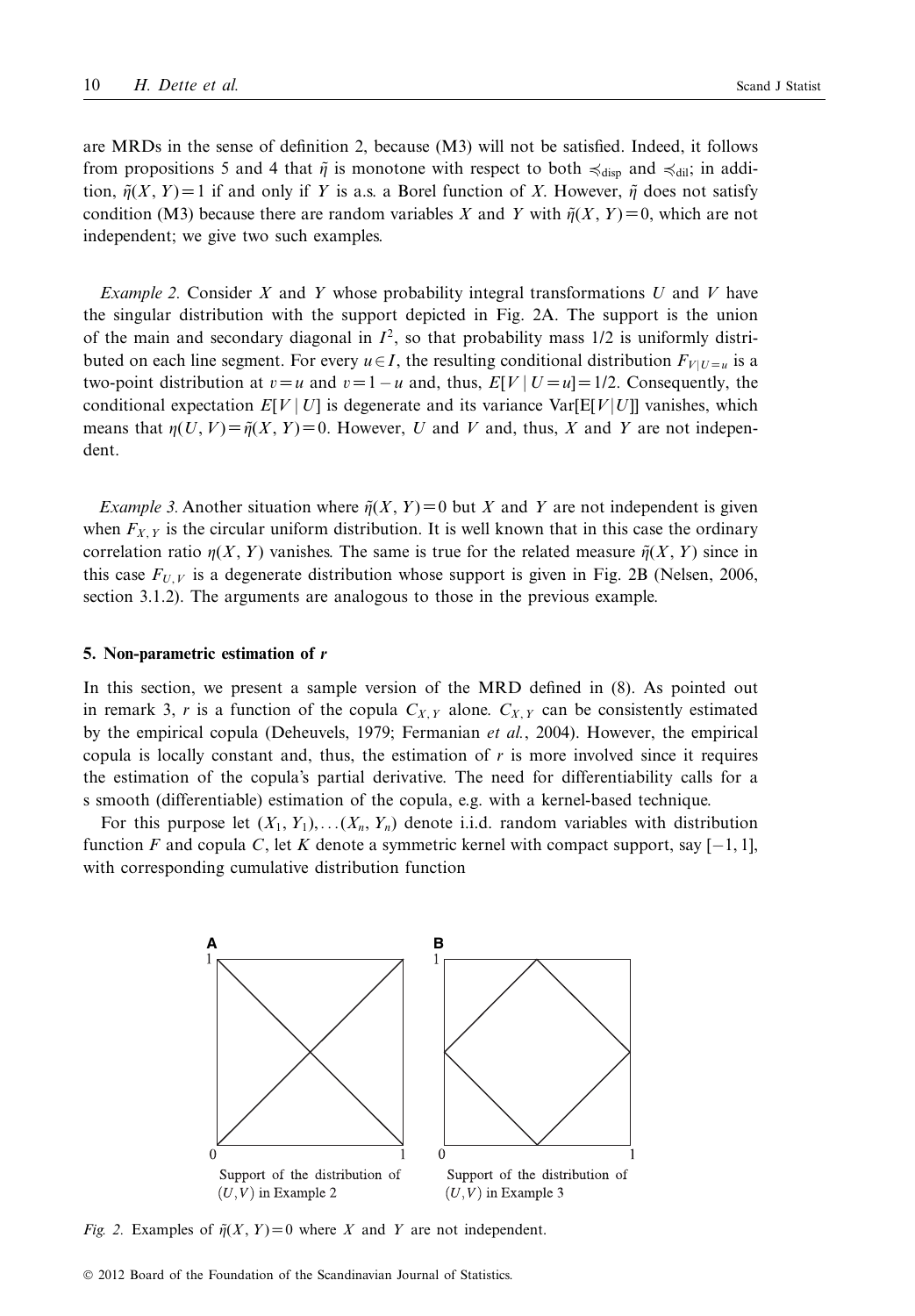$$
\bar{K}(x) = \int_{-\infty}^{x} K(t) \, \mathrm{d}t.
$$

As an estimate for the partial derivative of the copula  $\tau(u, v) = \partial_1 C(u, v)$  we use

$$
\hat{\tau}_n(u,v) = \frac{1}{nh_1} \sum_{i=1}^n \omega\left(\frac{u - \hat{F}_{n1}(X_i)}{h_1}, \frac{v - \hat{F}_{n2}(Y_i)}{h_2}\right),\tag{11}
$$

where  $\hat{F}_{n1}$  and  $\hat{F}_{n2}$  denote the empirical distribution functions of  $X_1, \ldots, X_n$  and  $Y_1, \ldots, Y_n$ , respectively,  $h_1, h_2$  denote bandwidths converging to 0 with increasing sample size and  $\omega(x, y) = K(x)\overline{K}(y)$ . Note that  $\hat{\tau}_n$  is an integrated version of the estimate for the copula density considered in Fermanian (2005). Intuitively, we have for large sample size

$$
E[\hat{\tau}_n(u,v)] \approx \frac{1}{h_1} \int \omega \left( \frac{u - F_X(x)}{h_1}, \frac{v - F_Y(y)}{h_2} \right) dF(x, y)
$$
  
=  $\frac{1}{h_1} \int_0^1 \int_0^1 \omega \left( \frac{u - s}{h_1}, \frac{v - t}{h_2} \right) c(s, t) ds dt$   
=  $\int_0^1 \bar{K} \left( \frac{v - t}{h_2} \right) c(u, t) dt \cdot (1 + o(1))$   
=  $\int_0^v c(u, t) dt \cdot (1 + o(1)) = \partial_1 C(u, v) (1 + o(1)),$ 

where  $F_X$ ,  $F_Y$  denote the marginal distributions of  $(X_1, Y_1)$  and  $c(s, t)$  is the copula density. The following result makes these heuristic arguments more precise and gives a corresponding statement for the integrated version of  $\hat{\tau}_n(u, v)$ 

$$
\hat{\tau}_n^2 = \int_0^1 \int_0^1 \hat{\tau}_n^2(u, v) \, \mathrm{d}u \, \mathrm{d}v,\tag{12}
$$

which will serve as an estimate for the quantity

$$
\tau^2 = \int_0^1 \int_0^1 || \partial_1 C(u, v) ||_2^2 \, \mathrm{d}u \, \mathrm{d}v.
$$

The estimate of the measure  $r$  defined in  $(8)$  is finally given by

$$
\hat{r}_n = 6\hat{\tau}_n^2 - 2.\tag{13}
$$

The next results show that  $\hat{\tau}_n^2$  and  $\hat{r}_n$  are asymptotically normal distributed.

**Theorem 3.** *Assume that the copula*  $C(u, v)$  *is three and two times continuously differentiable with respect to the variable u and v*, *respectively. If the kernel K is symmetric, two times continuously differentiable with compact support and the bandwidths*  $h_1$  *and*  $h_2$  *satisfy* 

$$
nh_1^3 \longrightarrow \infty; \quad nh_1h_2 \longrightarrow \infty; \quad nh_1^4 \longrightarrow 0; \quad nh_2^4 \longrightarrow 0
$$
\n
$$
(14)
$$

*then*

$$
\sqrt{n}(\hat{r}_n-r) \stackrel{\mathscr{D}}{\longrightarrow} \mathcal{N}(0, 144\sigma^2),
$$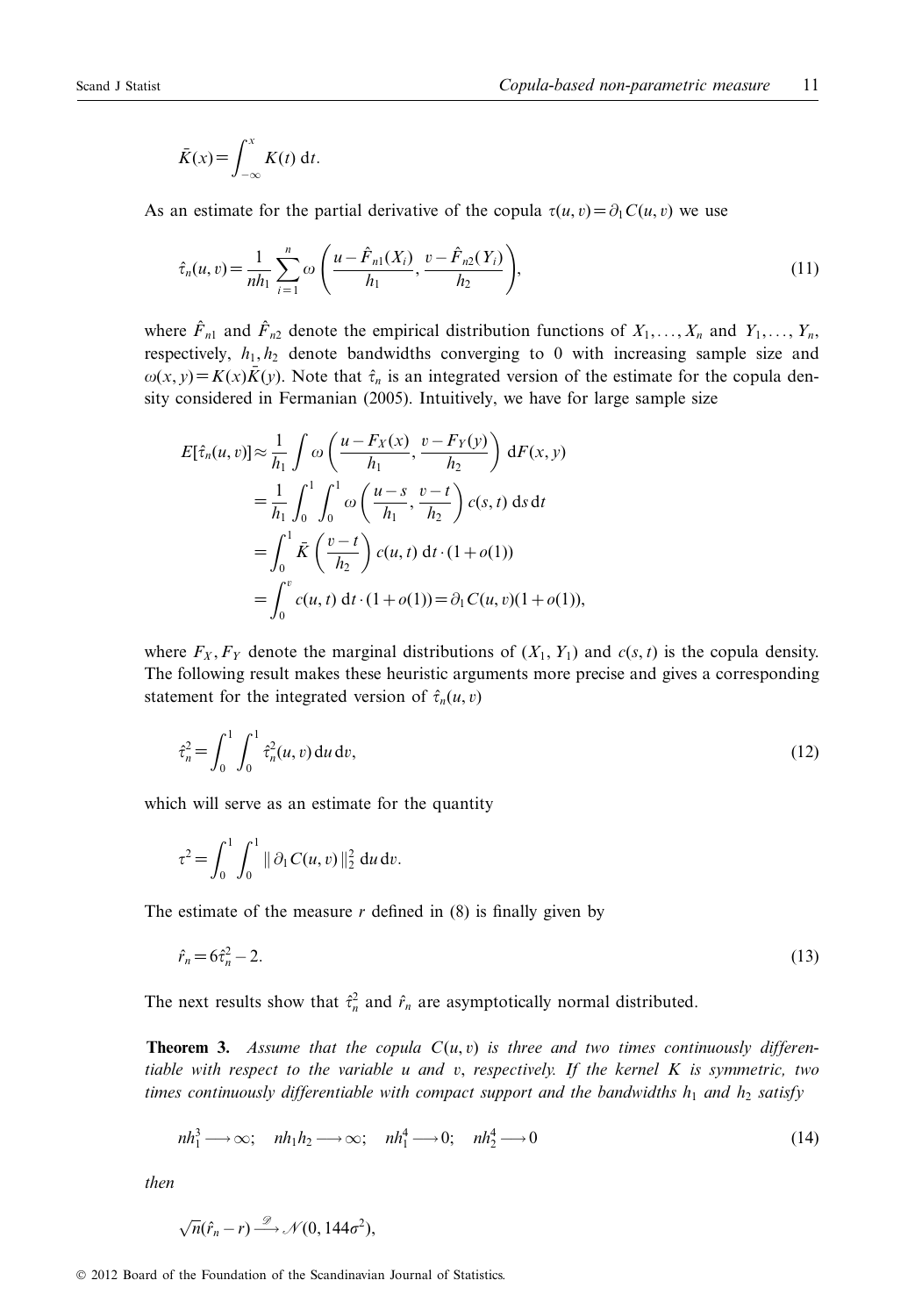*where*

$$
\sigma^{2} = \int_{[0,1]^{3}} \tau(s, v \wedge w) \tau(s, v) \tau(s, w) \, ds \, dv \, dw + \frac{1}{2} \left( \int_{[0,1]^{2}} \tau^{2}(u, v) \, du \, dv \right)^{2} \n+ \frac{1}{4} \int_{[0,1]^{4}} \partial_{1} \tau^{2}(x_{1}, y_{1}) \partial_{1} \tau^{2}(x_{2}, y_{2}) (x_{1} \wedge x_{2} - x_{1}x_{2}) \, dx_{1} \, dy_{1} \, dx_{2} \, dy_{2} \n+ \frac{1}{4} \int_{[0,1]^{4}} \partial_{2} \tau^{2}(x_{1}, y_{1}) \partial_{2} \tau^{2}(x_{2}, y_{2}) (y_{1} \wedge y_{2} - y_{1}y_{2}) \, dx_{1} \, dy_{1} \, dx_{2} \, dy_{2} \n- \int_{[0,1]^{3}} \tau^{2}(x_{1}, v) \tau^{2}(x_{1}, w) \, dx_{1} \, dv \, dw \n- \int_{[0,1]^{4}} I\{y_{1} \leq w\} \tau(x_{1}, w) \tau^{2}(u, y_{1}) \partial_{2} \tau(x_{1}, y_{1}) \, du \, dw \, dx_{1} \, dy_{1} \n+ \frac{1}{2} \int_{[0,1]^{4}} \tau^{2}(x_{1}, v) \tau^{2}(u, y_{1}) \partial_{2} \tau(x_{1}, y_{1}) \, du \, dv \, dx_{1} \, dy_{1}.
$$
\n(15)

*Proof.* The assertion follows from (13) and the weak convergence

$$
\sqrt{n}(\hat{\tau}_n^2 - \tau^2) \xrightarrow{\mathscr{D}} \mathscr{N}(0, 4\sigma^2). \tag{16}
$$

Recalling the definition of  $\hat{\tau}_n(u, v)$  and  $\hat{\tau}_n^2$  in (11) and (12) and using the notation

$$
(\omega_{h_1,h_2} * c)(u,v) = \frac{1}{h_1} \int_{[0,1]^2} \omega\left(\frac{u-u_1}{h_1}, \frac{v-v_1}{h_2}\right) c(u_1,v_1) du_1 dv_1
$$

we obtain the decomposition

$$
\hat{\tau}_n^2 = B_{1n} + 2B_{2n} + B_{3n},\tag{17}
$$

where

$$
B_{1n} = \int_{[0,1]^2} (\hat{\tau}_n - \omega_{h_1,h_2} * c)^2(u,v) \, du \, dv,
$$
  
\n
$$
B_{2n} = \int_{[0,1]^2} (\hat{\tau}_n - \omega_{h_1,h_2} * c)(u,v) \cdot (\omega_{h_1,h_2} * c)(u,v) \, du \, dv,
$$
  
\n
$$
B_{3n} = \int_{[0,1]^2} (\omega_{h_1,h_2} * c)^2(u,v) \, du \, dv.
$$

Arguments similar to the ones in Fermanian (2005) show that

$$
B_{1n} = O_p\left(\frac{1}{n\sqrt{h_1}}\right) = o_p\left(\frac{1}{\sqrt{n}}\right),\tag{18}
$$

while standard arguments (using the differentiability of the copula) yield

$$
B_{3n} = \tau^2 + O(h_1^2),\tag{19}
$$

$$
B_{2n} = \hat{B}_{2n}(1 + o_p(1)),
$$
\n(20)

where the quantity  $\hat{B}_{2n}$  is defined by

$$
\hat{B}_{2n} = \int_{[0,1]^2} (\hat{\tau}_n - \omega_{h_1,h_2} * c)(u,v) \cdot \tau(u,v) \, \mathrm{d}u \, \mathrm{d}v.
$$

In addition, we obtain

$$
\hat{B}_{2n} - \tilde{B}_{2n} - C_{1n} - C_{2n} = o_P\left(\frac{1}{\sqrt{n}}\right),\tag{21}
$$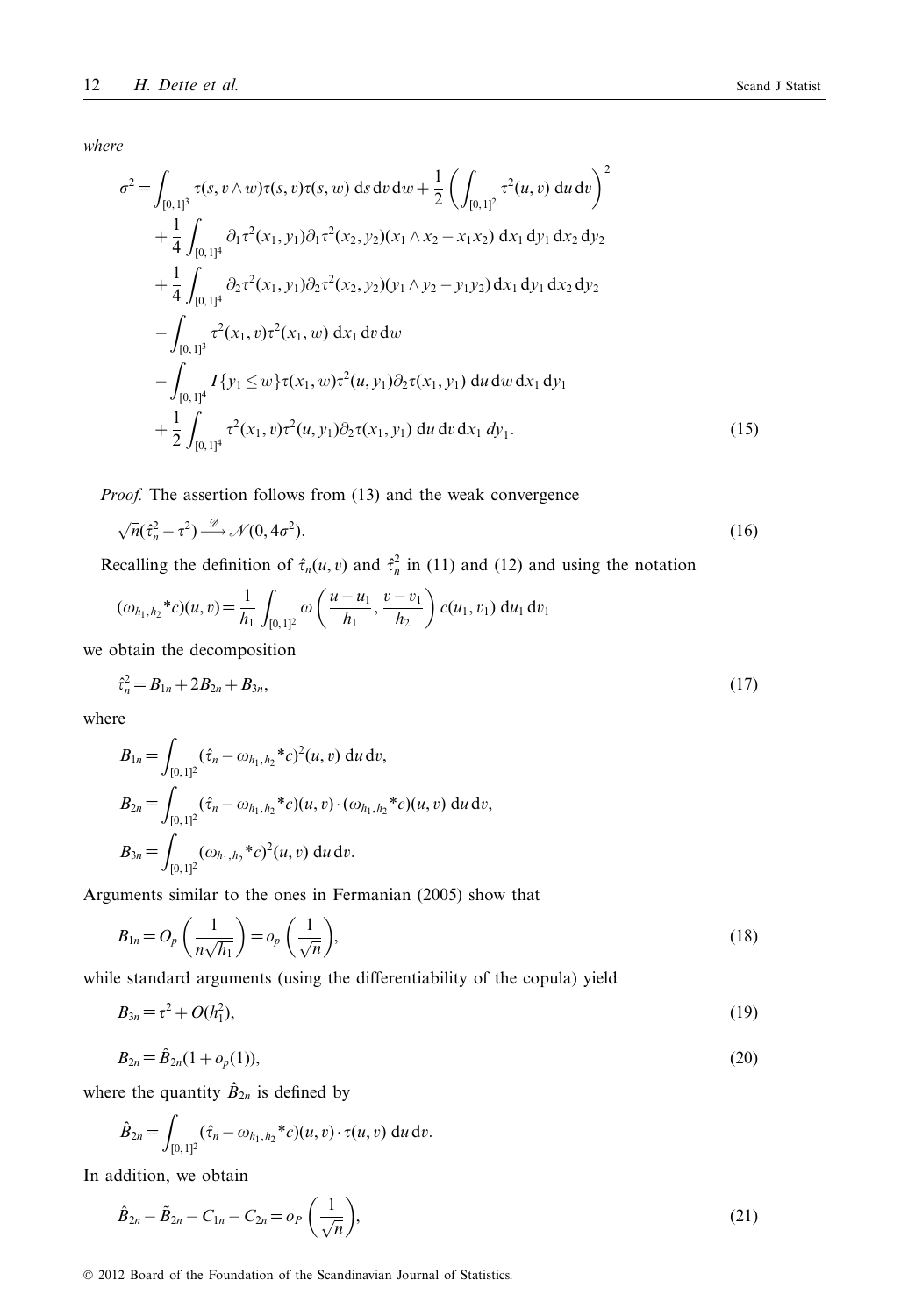where the random variables  $C_{1n}$  and  $C_{2n}$  are defined by

$$
C_{1n} = \frac{1}{nh_1^2} \int_0^1 \int_0^1 \sum_{i=1}^n K' \left( \frac{u - F_X(X_i)}{h_1} \right) \bar{K} \left( \frac{v - F_Y(Y_i)}{h_2} \right) \tau(u, v) du dv
$$
  
×  $(\hat{F}_{n1}(X_i) - F_X(X_i)),$   

$$
C_{2n} = \frac{1}{nh_1h_2} \int_0^1 \int_0^1 \sum_{i=1}^n K \left( \frac{u - F_X(X_i)}{h_1} \right) K \left( \frac{v - F_Y(Y_i)}{h_2} \right) \tau(u, v) du dv
$$
  
×  $(\hat{F}_{n2}(Y_i) - F_Y(Y_i))$ 

and where the statistic  $\tilde{B}_{2n}$  is obtained from  $\hat{B}_{2n}$  by replacing the empirical distribution function  $\hat{F}_{n1}$  and  $\hat{F}_{n2}$  by their theoretical counterparts  $F_X$  and  $F_Y$ , respectively, that is

$$
\tilde{B}_{2n} = \int_{[0,1]^2} (\tilde{\tau}_n - \omega_{h_1,h_2} * c)(u,v) \cdot \tau(u,v) \, \mathrm{d}u \, \mathrm{d}v
$$

with

$$
\tilde{\tau}_n(u,v) = \frac{1}{nh_1} \sum_{i=1}^n \omega\left(\frac{u - F_X(X_i)}{h_1}, \frac{v - F_Y(Y_i)}{h_2}\right).
$$
\n(22)

A standard calculation shows that

$$
\int_{[0,1]^2} \tilde{\tau}_n(u,v)\tau(u,v) \, \mathrm{d}u \, \mathrm{d}v = \frac{1}{nh_1} \sum_{i=1}^n \int_{[0,1]^2} \omega\left(\frac{u - F_X(X_i)}{h_i}, \frac{v - F_Y(Y_i)}{h_2}\right) \tau(u,v) \, \mathrm{d}u \, \mathrm{d}v
$$
\n
$$
= \frac{1}{n} \sum_{i=1}^n \int_0^1 \tau(F_X(X_i), w) I\{w \ge F_Y(Y_i)\} \, \mathrm{d}w \cdot (1 + o_p(1))
$$
\n
$$
= \tilde{C}_{0n} \cdot (1 + o_p(1)), \tag{23}
$$

where we have used the assumption (14) and the last line defines the random variable  $\tilde{C}_{0n}$  in an obvious manner. By an approximation of a sum of conditional expectations, we obtain

$$
C_{1n} = \frac{(1+o_p(1))}{n^2h_1^2} \sum_{i \neq k} \int_{[0,1]^2} K' \left( \frac{u - F_X(X_i)}{h_1} \right) \tilde{K} \left( \frac{v - F_Y(Y_i)}{h_2} \right)
$$
  
\n
$$
\times (I\{X_k \le X_i\} - F_X(X_i))\tau(u, v) du dv
$$
  
\n
$$
= \frac{(1+o_p(1))}{nh_1^2} \sum_{k=1}^n \int_{[0,1]^2} E \left[ K' \left( \frac{u - F_X(X)}{h_1} \right) \tilde{K} \left( \frac{v - F_Y(Y)}{h_2} \right) \right]
$$
  
\n
$$
\times (I\{X_k \le X\} - F_X(X)) | X_k ] \tau(u, v) du dv
$$
  
\n
$$
= \frac{(1+o_p(1))}{nh_1^2} \sum_{k=1}^n \int_{[0,1]^4} (I\{F_X(X_k) \le x_1\} - x_1) K' \left( \frac{u - x_1}{h_1} \right) \tilde{K} \left( \frac{v - y_1}{h_2} \right)
$$
  
\n
$$
\times \tau(u, v)c(x_1, y_1) du dv dx_1 dy_1
$$
  
\n
$$
= -\frac{(1+o_p(1))}{n} \sum_{k=1}^n \int_{[0,1]^3} (I\{F_X(X_k) \le x_1\} - x_1) \tilde{K} \left( \frac{v - y_1}{n_2} \right)
$$
  
\n
$$
\times \partial_1 \tau(x_1, v)c(x_1, y_1) dv dx_1 dy_1
$$
  
\n
$$
= -\frac{(1+o_p(1))}{n} \sum_{k=1}^n \int_{[0,1]^2} (I\{F_X(X_k) \le x_1\} - x_1) \partial_1 \tau(x_1, w) \tau(x_1, w) dx_1 dw
$$
  
\n
$$
= (1+o_p(1)) \cdot \tilde{C}_{1n},
$$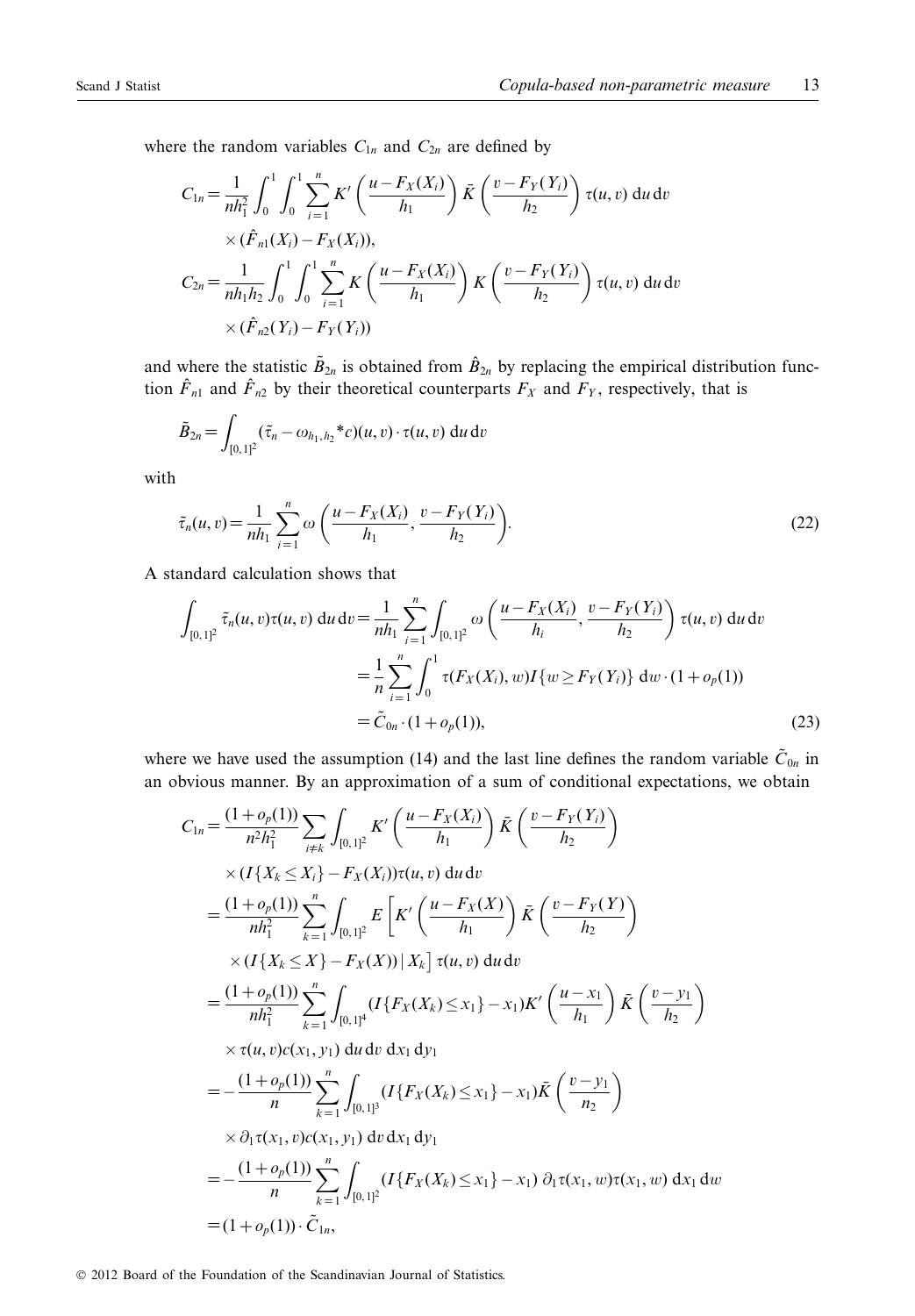where  $(X, Y) \sim F$  is independent of  $(X_i, Y_i)_{i=1}^n$  and the last identity defines  $C_{1n}$  in an obvious manner. Similar arguments yield

$$
C_{2n} = (1 + o_p(1))C_{2n}
$$

where

$$
\tilde{C}_{2n} = \frac{1}{n} \sum_{k=1}^{n} \int \int (I\{F_Y(Y_k) \leq y_1\} - y_1) \partial_2 \tau(x_1, y_1) \tau(x_1, y_1) dx_1 dy_1.
$$

Obviously,  $\tilde{C}_{0n}$ ,  $\tilde{C}_{1n}$  and  $\tilde{C}_{2n}$  are of order  $O_p(1/\sqrt{n})$  and observing (17), (18) and (19)–(23) now yields

$$
\sqrt{n}(\tilde{\tau}_n^2 - \tau^2) = 2\sqrt{n}(\tilde{C}_{0n} - \tau^2 + \tilde{C}_{1n} + \tilde{C}_{2n}) + o_P(1).
$$
 (24)

The assertion can now be proved by showing the asymptotic normality of

$$
\sqrt{n}(\tilde{C}_{0n} - \tau^2 + \tilde{C}_{1n} + \tilde{C}_{2n}) = \frac{1}{\sqrt{n}} \sum_{i=1}^{n} (X_{ni} - E[X_{ni}])
$$
\n(25)

with

$$
X_{ni} = \int_0^1 I\{w \ge F_Y(Y_i)\} \tau(F_X(X_i), w) \, dw
$$
  
+ 
$$
\int_{[0,1]^2} I\{F_X(X_i) \le u\} \partial_1 \tau(u, v) \tau(u, v) \, du \, dv
$$
  
+ 
$$
\int_{[0,1]^2} I\{F_Y(Y_i) \le v\} \partial_2 \tau(u, v) \tau(u, v) \, du \, dv
$$
  
= 
$$
X_{ni}^{(1)} + X_{ni}^{(2)} + X_{ni}^{(3)}
$$
 (26)

 $(i=1,\ldots,n)$ , where the last identity defines the random variables in an obvious manner. The expectation of  $X_{ni}^{(1)}$  is given by

$$
E[X_{ni}^{(1)}] = \int_{[0,1]^3} I\{w \geq y_1\} \tau(x_1, w) c(x_1, y_1) \, dy_1 \, dx_1 \, dw = \int_{[0,1]^2} \tau^2(u, v) \, du \, dv,
$$

where we have used the fact that  $\int_0^1 \int_0^w c(x_1, y_1) dy_1 dx_1 = \int_0^1 \tau(x_1, w) dx_1$ . Similarly, the second moment is obtained as

$$
E[(X_{n1}^{(1)})^2] = \int_{[0,1]^3} \tau(s, v \wedge \tilde{v}) \tau(s, v) \tau(s, \tilde{v}) \, ds \, dv \, d\tilde{v},
$$

which yields

$$
\text{Var}(X_{n1}^{(1)}) = \int_{[0,1]^3} \tau(s,v \wedge w) \tau(s,v) \tau(s,w) \, ds \, dv \, dw - \left( \int_{[0,1]^2} \tau^2(u,v) \, du \, dv \right)^2.
$$

By an analogous calculation, we have

$$
E[X_{ni}^{(2)}] = \frac{1}{2} \int_{[0,1]^2} (\tau^2(1, y_1) - \tau^2(x_1, y_1)) dx_1 dy_1 = \frac{1}{2} \int_{[0,1]^2} y_1 \partial_2 \tau^2(x_1, y_1) dx_1 dy_1,
$$
  
\n
$$
Var(X_{ni}^{(2)}) = \frac{1}{4} \int_{[0,1]^4} (x_1 \wedge x_2 - x_1 x_2) \partial_1 \tau^2(x_1, y_1) \partial_1 \tau^2(x_2, y_2) dx_1 dy_1 dx_2 dy_2
$$

and for the covariance it follows by a similar calculation that

$$
2 \operatorname{Cov}(X_{ni}^{(1)}, X_{ni}^{(2)}) = - \int_{[0,1]^3} \tau^2(x_1, v) \tau^2(x_1, w) \, dx_1 \, dv \, dw + \left( \int_{[0,1]^2} \tau^2(x_1, y_1) \, dx_1 \, dy_1 \right)^2.
$$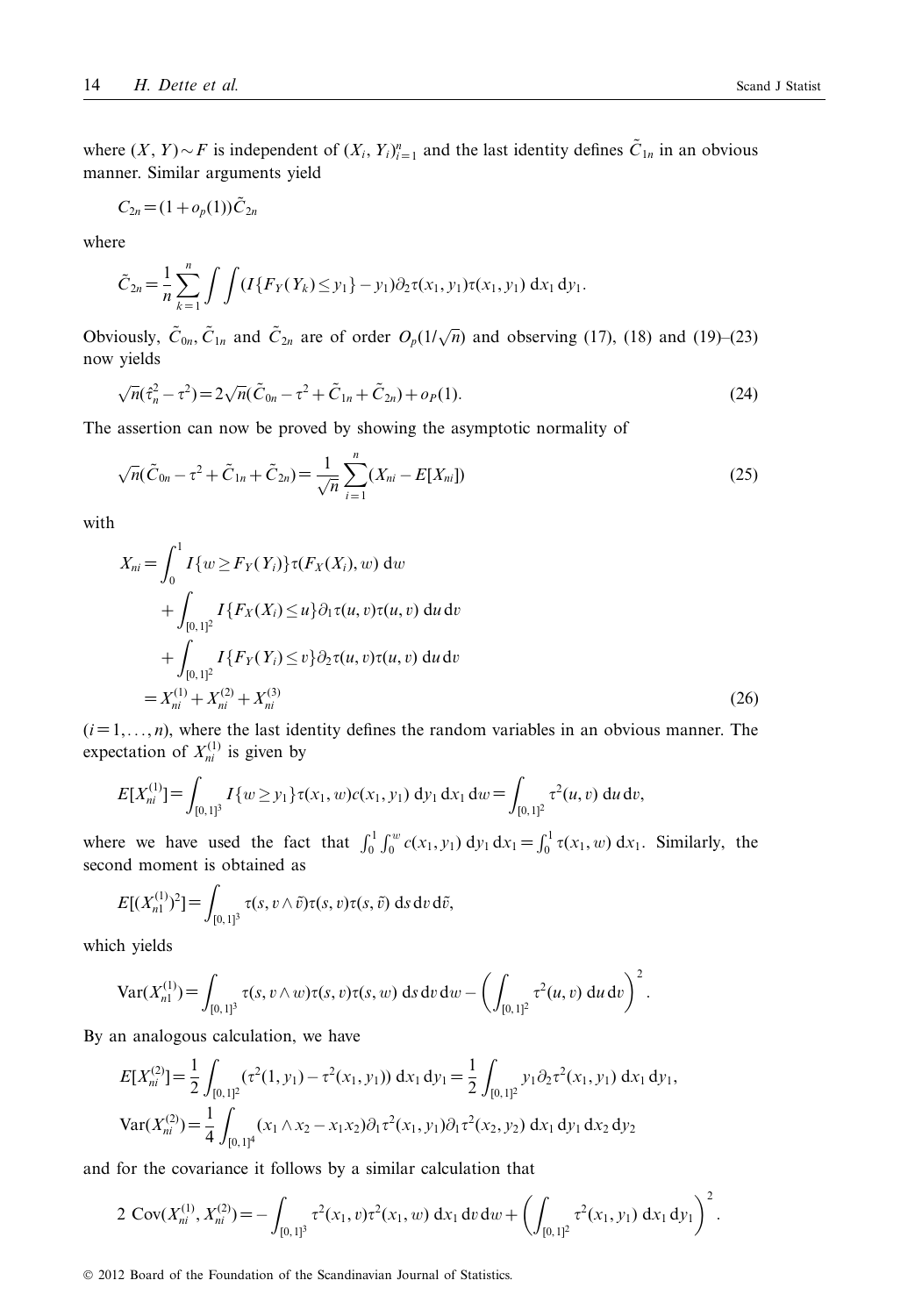For the remaining variances and covariances, we obtain

$$
\operatorname{Var}(X_{ni}^{(3)}) = \frac{1}{4} \int_{[0,1]^4} (y_1 \wedge y_2 - y_1 y_2) \partial_2 \tau^2(x_1, y_1) \partial_2 \tau^2(x_2, y_2) dx_1 dy_1 dx_2 dy_2,
$$
  
\n
$$
2 \operatorname{Cov}(X_{ni}^{(1)}, X_{ni}^{(3)}) = - \int_{[0,1]^4} \tau^2(u, y_1) \tau(x_1, w) \partial_2 \tau(x_1, y_1) I\{y_1 \le \omega\} dx_1 dy_1 du dw
$$
  
\n
$$
+ \left( \int_{[0,1]^2} \tau^2(x_1, y_1) dx_1 dy_1 \right)^4,
$$
  
\n
$$
4 \operatorname{Cov}(X_{ni}^{(2)}, X_{ni}^{(3)}) = \int_{[0,1]^4} \tau^2(x_3, y_1) \tau^2(x_2, y_3) dy_1 dx_2 dx_3 dy_3
$$
  
\n
$$
- \left( \int_{[0,1]^2} \tau^2(x_1, y_1) dx_1 dy_1 \right)^4.
$$

This gives for the variance of  $X_{ni}Var(X_{ni})=\sigma^2$ , where  $\sigma^2$  is defined in (15). The asymptotic normality in (16) now follows from (24) and Ljapunoff's Theorem, which yields

 $\sqrt{n}(\tilde{C}_{0n} + \tilde{C}_{1n} + \tilde{C}_{2n}) \longrightarrow \mathcal{N}(0, \sigma^2).$ 

*Remark 4.* Note that it follows from lemma 1 that the random variables *X* and *Y* are independent if and only if  $r = 0$ . In this case, we have  $\tau(u, v) = v$  and the asymptotic variance in theorem 3 simplifies, substantially. More precisely, one obtains by a straightforward calculation that  $\sigma^2 = 52/5$  and by theorem 3 an asymptotic level  $\alpha$  test for the hypothesis of independence is obtained by rejecting the null hypothesis whenever

$$
|\sqrt{n}\hat{r}_n| > u_{1-\alpha/2}\sqrt{52/5},
$$

where  $u_{1-\alpha/2}$  denotes the  $1-\alpha/2$  quantile of the standard normal distribution.

*Remark 5.* Theorem 3 can be generalized to dependent data under suitable mixing properties of the data generating process (Fermanian & Scaillet, 2003, assumptions 3 and 4). The details are omitted for the sake of brevity.

*Remark 6.* Theorem 3 remains correct on subsets of the form  $[\delta, 1 - \delta]^2 \subset [0, 1]^2$ . This observation is of importance, because some of the commonly used copula models do not satisfy the assumptions of theorem 3 on the full square  $[0, 1]^2$ . From a practical point of view, the calculation of the measure  $\tau_n^2$  on  $[\delta, 1 - \delta]^2$  for sufficiently small  $\delta > 0$  is obviously sufficient.

# **6. Finite sample properties**

#### *6.1. Simulation results*

In this section, we present a simulation study of the finite sample properties of the proposed estimate and illustrate its performance in a data example. We begin with the study of the bias, variance and mean squared error of the estimate in the case, where the underlying copula is the Gaussian and the Clayton copula, that is

$$
C(u, v) = \Phi_{\theta, 2}(\Phi^{-1}(u), \Phi^{-1}(u)); \quad \theta \in [-1, 1]
$$
\n(27)

$$
C(u, v) = (u^{-\theta} + v^{-\theta} - 1)^{-1/\theta}; \quad \theta \ge 0,
$$
\n(28)

where  $\Phi$  and  $\Phi_{\theta,2}$  denote the cdf of a one-dimensional standard normal and a centred twodimensional normal distribution function with correlation  $\theta$  (and variances equal to 1). In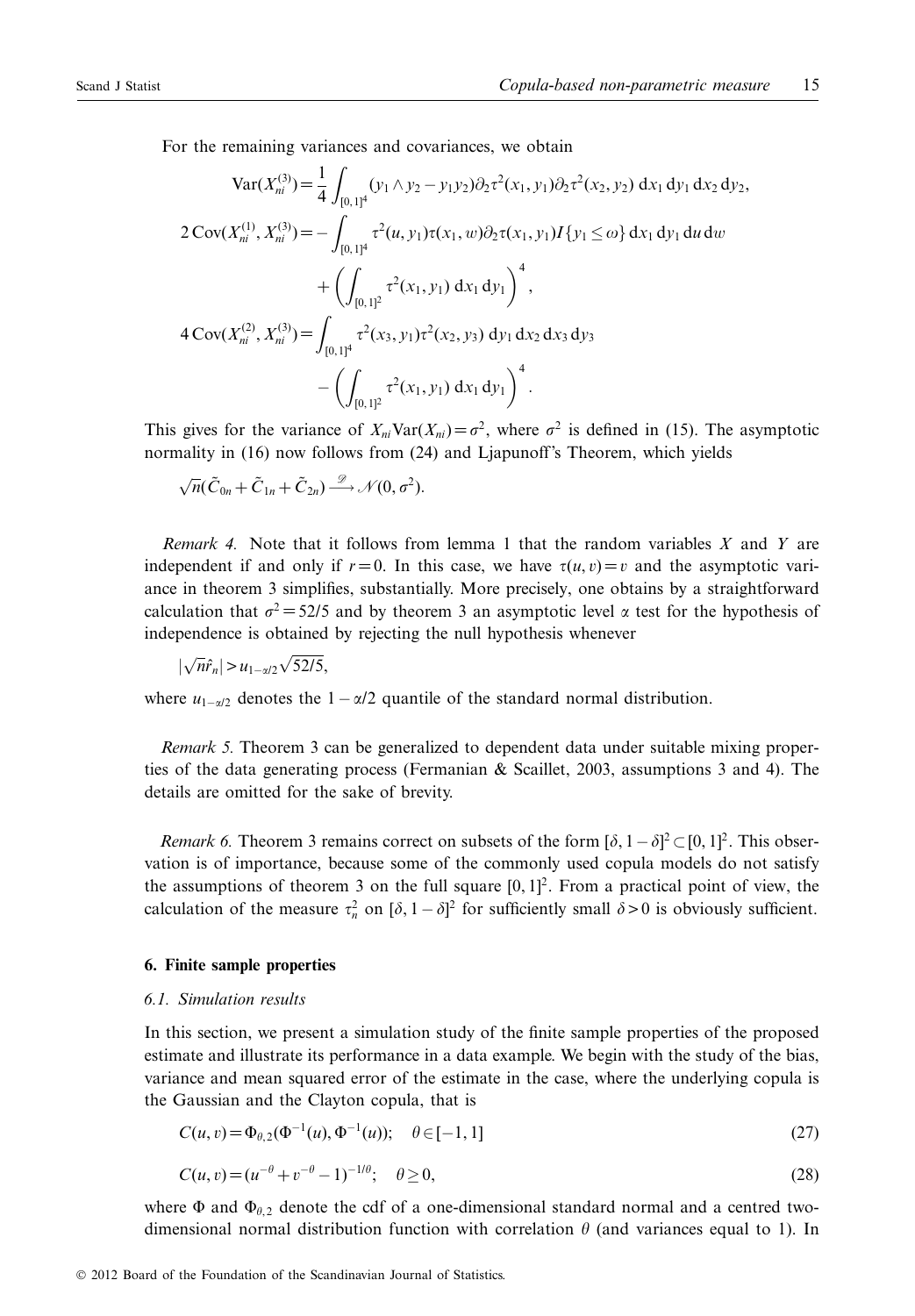|                       | unaertying copula is the Clayton copula aefined in (20) with parameter o |                        |                        |                        |  |  |  |  |  |
|-----------------------|--------------------------------------------------------------------------|------------------------|------------------------|------------------------|--|--|--|--|--|
| $n \backslash \theta$ | 0.0                                                                      | 0.5                    | 10                     | 20                     |  |  |  |  |  |
| -50                   | $6.961 \times 10^{-3}$                                                   | $6.981 \times 10^{-3}$ | $8.327 \times 10^{-3}$ | $1.011 \times 10^{-2}$ |  |  |  |  |  |
| 100                   | $2.926 \times 10^{-3}$                                                   | $3.352 \times 10^{-3}$ | $3.774 \times 10^{-3}$ | $5.331 \times 10^{-3}$ |  |  |  |  |  |
| 200                   | $1.341 \times 10^{-3}$                                                   | $1.605 \times 10^{-3}$ | $1.841 \times 10^{-3}$ | $2.401 \times 10^{-3}$ |  |  |  |  |  |
|                       |                                                                          |                        |                        |                        |  |  |  |  |  |

Table 1. *Simulated mean squared error of the estimate* (13), *when the underlying copula is the Clayton copula defined in* (28) *with parameter*

Table 2. *Simulated bias of the estimate* (13), *when the underlying copula is the Clayton copula defined in* (28) *with parameter*

| $n \backslash \theta$ | 00                     | 0.5                    | 10                     | 20                     |
|-----------------------|------------------------|------------------------|------------------------|------------------------|
| -50                   | $4.071 \times 10^{-2}$ | $4.056 \times 10^{-2}$ | $3.703 \times 10^{-2}$ | $3.805 \times 10^{-2}$ |
| 100                   | $2.518 \times 10^{-2}$ | $2.497 \times 10^{-2}$ | $2.553 \times 10^{-2}$ | $2.238 \times 10^{-2}$ |
| 200                   | $1.598 \times 10^{-2}$ | $2.098 \times 10^{-2}$ | $1.439 \times 10^{-2}$ | $1.151 \times 10^{-2}$ |

Table 3. *Simulated variances of the estimate* (13), *when the underlying copula is the Clayton copula defined in* (28) *with parameter*

| $n \backslash \theta$ | 00                     | 0.5                             | 10                     | 20                     |
|-----------------------|------------------------|---------------------------------|------------------------|------------------------|
| 50                    | $5.303 \times 10^{-3}$ | 5.344 $\times$ 10 <sup>-3</sup> | $6.956 \times 10^{-3}$ | $9.967 \times 10^{-3}$ |
| 100                   | $2.294 \times 10^{-3}$ | $2.769 \times 10^{-3}$          | $3.123 \times 10^{-3}$ | $4.475 \times 10^{-3}$ |
|                       | $1.093 \times 10^{-3}$ | $1.348 \times 10^{-3}$          | $1.633 \times 10^{-3}$ | $2.269 \times 10^{-3}$ |
| <b>200</b>            |                        |                                 |                        |                        |

order to address the problem of boundary effects in the statistic  $\hat{\tau}_n$ , we have adapted the estimate investigated recently in Chen & Huang (2007) and Omelka *et al.* (2009) to our problem. To be precise, we have used the statistic

$$
\hat{\tau}_n^{(LLS)}(u,v) = \frac{1}{b(u)h_1n} \sum_{i=1}^n K_{u,h_1}\left(\frac{u-\hat{F}_{m1}(X_i)}{b(u)h_1}\right) \bar{K}_{v,h_2}\left(\frac{v-\hat{F}_{n2}(Y_i)}{b(v)h_2}\right),
$$

as an estimate of  $\tau(u, v) = \partial_1 C(u, v)$  where  $b(w) = \min\{\sqrt{w}, \sqrt{1-w}\}\)$  and the kernel  $K_{u, h_1}$  is defined by

$$
K_{u,h_1}(x) = \frac{K(x)\{a_2(u,h_1) - a_1(u,h_1)x\}}{a_0(u,h_1)a_2(u,h_1) - a_1^2(u,h_1)} I\left\{\frac{u-1}{h_1} < x < \frac{u}{h_1}\right\}
$$

with

$$
a_{\ell}(u, h_1) = \int_{(u-1)/h_1}^{u/h_1} t^{\ell} K(t) dt; \quad \ell = 0, 1, 2.
$$

Note that  $\hat{\tau}_n^{\text{(LLS)}}$  is a local linear estimate, where the bandwidth function 'shrinks' the value of the bandwidth close to zero at the corners of the unit square. The estimate  $\hat{\tau}_n^2$  is constructed by (12) replacing  $\hat{\tau}_n$  by  $\hat{\tau}_n^{\text{(LLS)}}$ , and similar arguments as in Chen & Huang (2007) and Omelka *et al.* (2009) show that theorem 5.1(a) remains valid.

In Tables 1, 2 and 3 we present the simulated mean squared error, bias and variances of the estimate for the sample sizes 50, 100 and 200 for the Clayton copula. These results are based on 25,000 simulation runs. The bandwidth is chosen as  $h=n^{-3/10}$  and the integral in the definition of the estimate is calculated over a grid of  $49 \times 49$  points. The random variables distributed according to the Clayton copula are generated by the method presented in Cook & Johnson (1981). We observe that in all cases the measure *r* is estimated with reasonable precision. It is worthwhile mentioning that the mean squared error is increasing with the parameter  $\theta$  and that the estimate is less accurate if  $\theta = 2.0$  (see Table 1). Investigating the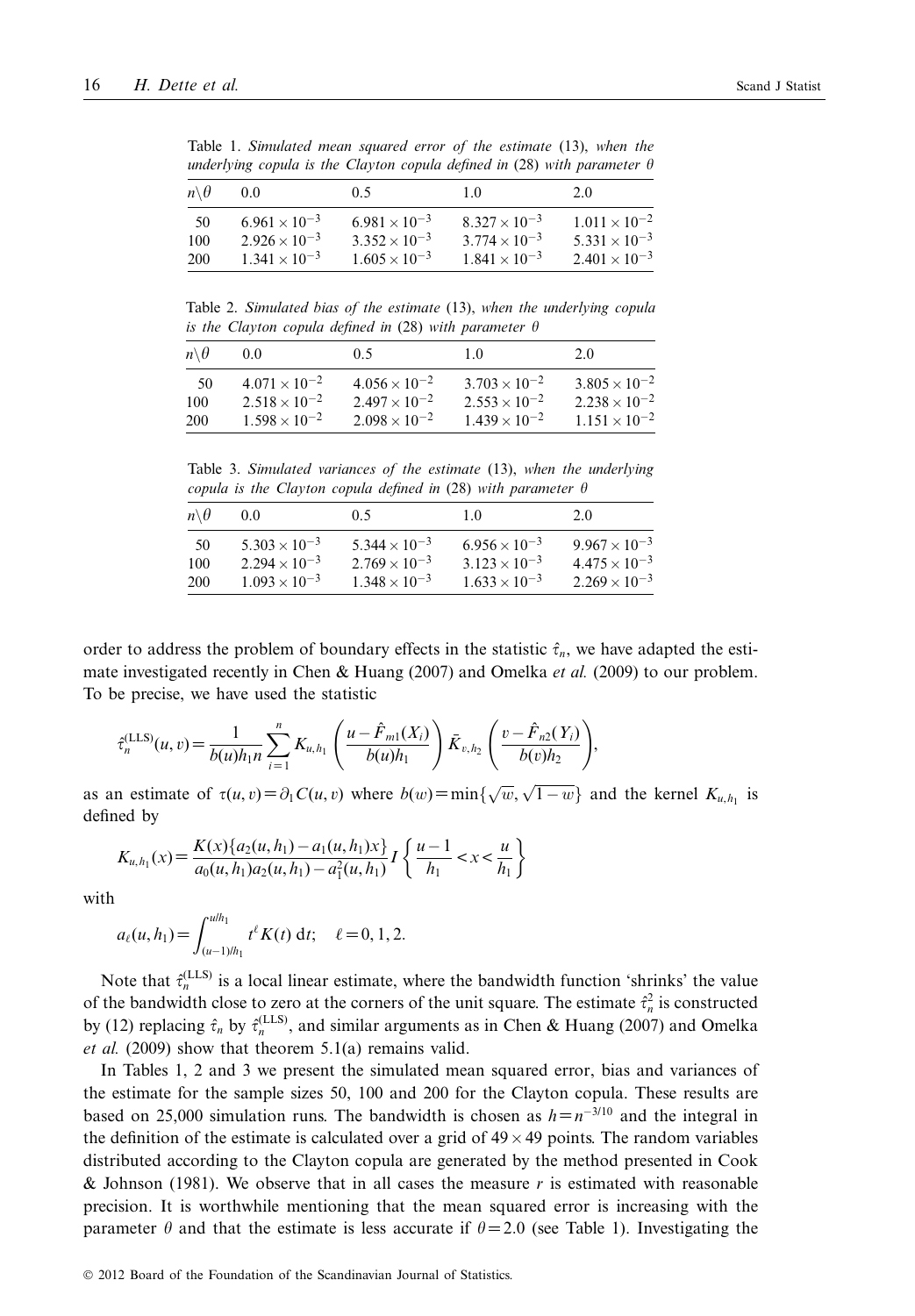bias and variance, we observe that the contribution of the variance to the mean squared error is larger than the contribution of the squared bias and this effect is increasing with  $\theta$ . For example, if  $n = 200$  the variance contributes 81% to the mean squared error in the case  $\theta = 0$ , while its contribution is 95% in the case  $\theta = 2$ . It is also notable that the bias is relatively stable with respect to  $\theta$ , while the variance is increasing with  $\theta$ .

The corresponding simulation results for the Gaussian copula in (27) are displayed in Tables 4, 5 and 6 and show a similar picture. If the correlation coefficient is smaller than 0.9, the main part of the mean squared error can be explained by the variance (between 65% and 90%). On the other hand, if the correlation is given by  $\theta = 0.9$  the contribution of the bias is larger (up to 75%). Note also that the estimates are less accurate if  $\theta$  is increasthe bias is larger (up to 75%). Note also that the estimates are less accurate if  $\theta$  is increasing.

In the second part of our numerical study we investigate the approximation by the normal distribution for moderate sample sizes. In order to obtain a good approximation by the limit distribution, it is important to have a precise estimate of the limiting variance. For this purpose, we propose an estimate which is motivated by a careful inspection of the proof of theorem 3. To be precise, note that by (24) the statistic  $\sqrt{n}(\hat{\tau}_n^2 - \tau^2)$  is asymptotically equivalent to a sum of i.i.d. random variables defined by (25), in particular

$$
\text{Var}(\sqrt{n}\hat{\tau}_n) \approx 4 \text{Var}(X_{ni}),
$$

where  $X_{ni}$  is defined in (26). Therefore, we use the empirical variance of the random variables

$$
V_{ni} = \frac{1}{h_1} \int_{[0,1]^2} \omega \left( \frac{u - \hat{F}_{n1}(X_i)}{h_1}, \frac{v - \hat{F}_{n2}(Y_i)}{h_2} \right) \hat{\tau}_n(u, v) du dv + \frac{1}{nh_1^2} \sum_{k \neq i} \int_{[0,1]^2} K' \left( \frac{u - \hat{F}_{n1}(X_k)}{h_1} \right) \bar{K} \left( \frac{v - \hat{F}_{n2}(Y_i)}{h_2} \right) \times (I\{X_i \le X_k\} - \hat{F}_{n1}(X_k)) \hat{\tau}_n(u, v) du dv + \frac{1}{nh_1h_2} \sum_{k \neq i} \int_{[0,1]^2} K \left( \frac{u - \hat{F}_{n1}(X_k)}{h_1} \right) K \left( \frac{v - \hat{F}_{n2}(Y_k)}{h_2} \right) \times (I\{X_i \le X_k\} - \hat{F}_{n2}(Y_k)) \hat{\tau}_n(u, v) du dv
$$
\n(29)

as an estimate for the asymptotic variance of  $\hat{\tau}_n^{\text{(LSS)}}$ , that is

$$
\hat{\sigma}_n^2 = \frac{4}{n} \sum_{i=1}^n (V_{ni} - \overline{V}_n)^2.
$$
\n(30)

In Table 7, we show the simulated variances of the statistic  $\sqrt{n}\tau_n$  and the corresponding values for the estimate  $\hat{\sigma}_n^2$  based on 1000 simulation runs. The underlying copula is the Clayton copula and we observe a reasonable performance of the estimate (30) if the sample size is larger than 100.

Table 4. *Simulated mean squared error of the estimate* (13), *when the underlying copula is a Gaussian copula defined in* (27) *with correlation*

| $n \backslash \theta$ | 00                     | 03                     | 0.6                    | 09                     |
|-----------------------|------------------------|------------------------|------------------------|------------------------|
| 50                    | $5.406 \times 10^{-3}$ | $5.855 \times 10^{-3}$ | $8.443 \times 10^{-3}$ | $1.089 \times 10^{-2}$ |
| 100                   | $2.326 \times 10^{-3}$ | $2.603 \times 10^{-3}$ | $3.959 \times 10^{-3}$ | $5.554 \times 10^{-3}$ |
| 200                   | $1.183 \times 10^{-3}$ | $1.214 \times 10^{-3}$ | $1.692 \times 10^{-3}$ | $2.471 \times 10^{-3}$ |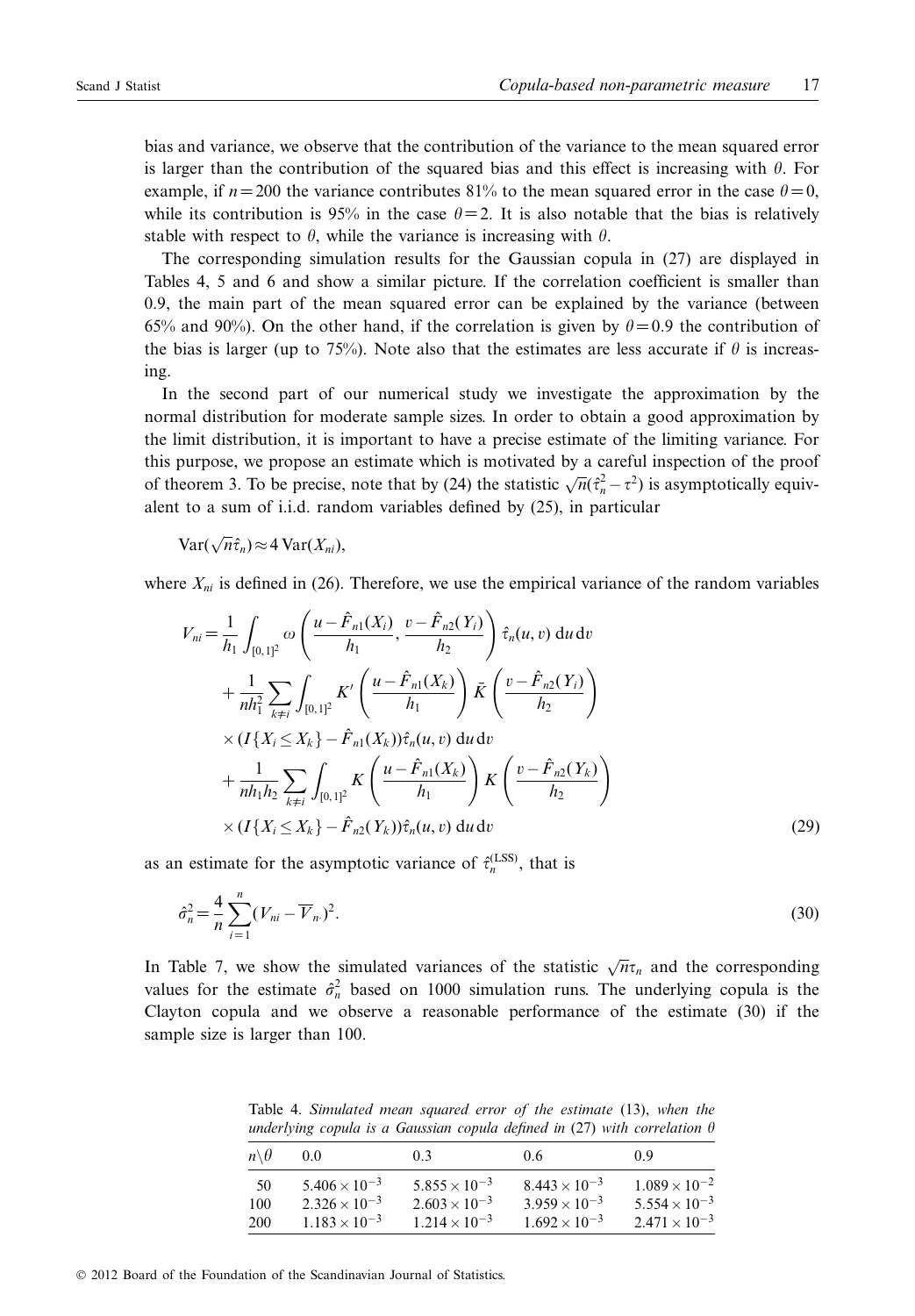| $n \backslash \theta$ | 0.0                    | 0.3                    | 0.6                    | 09                     |
|-----------------------|------------------------|------------------------|------------------------|------------------------|
| -50                   | $4.296 \times 10^{-2}$ | $4.281 \times 10^{-2}$ | $4.205 \times 10^{-2}$ | $9.318 \times 10^{-2}$ |
| 100                   | $2.431 \times 10^{-2}$ | $2.477 \times 10^{-2}$ | $2.441 \times 10^{-2}$ | $6.425 \times 10^{-2}$ |
| 200                   | $1.513 \times 10^{-2}$ | $1.305 \times 10^{-2}$ | $1.389 \times 10^{-2}$ | $4.813 \times 10^{-2}$ |
|                       |                        |                        |                        |                        |

Table 5. *Simulated bias of the estimate* (13), *when the underlying copula is a Gaussian copula defined in* (27) *with correlation*

Table 6. *Simulated variance of the estimate* (13), *when the underlying copula is a Gaussian copula defined in* (27) *with correlation*

| $n \backslash \theta$ | 00                     | 03                     | 06                     | 09                     |
|-----------------------|------------------------|------------------------|------------------------|------------------------|
| 50                    | $3.561 \times 10^{-3}$ | $4.031 \times 10^{-3}$ | $6.675 \times 10^{-3}$ | $2.207 \times 10^{-3}$ |
| 100                   | $1.735 \times 10^{-3}$ | $1.989 \times 10^{-3}$ | $3.363 \times 10^{-3}$ | $1.298 \times 10^{-3}$ |
| <b>200</b>            | $9.537 \times 10^{-4}$ | $1.044 \times 10^{-3}$ | $1.499 \times 10^{-3}$ | $1.545 \times 10^{-4}$ |

Table 7. *Simulated variances of the statistics*  $\sqrt{n}\hat{\tau}_n$  *and*  $\hat{\sigma}_n^2$  *defined in* (12) *and* (30), *where the underlying copula is the Clayton copula*

|                  | $\theta = 0.0$         |                       |                        |                       | $\theta$ = 1.0         |                                     | $\theta$ = 2.0         |       |
|------------------|------------------------|-----------------------|------------------------|-----------------------|------------------------|-------------------------------------|------------------------|-------|
| $\boldsymbol{n}$ | $\sqrt{n}\hat{\tau}_n$ | $\Delta$ <sup>2</sup> | $\sqrt{n}\hat{\tau}_n$ | $\Delta$ <sup>2</sup> | $\sqrt{n}\hat{\tau}_n$ | $\Delta$ <sup>2</sup><br>$\sigma_n$ | $\sqrt{n}\hat{\tau}_n$ |       |
| 50               | 0.616                  | 0.333                 | 0.523                  | 0.361                 | 0.611                  | 0.483                               | 0.847                  | 0.626 |
| 100              | 0.301                  | 0.279                 | 0.351                  | 0.317                 | 0.417                  | 0.424                               | 0.536                  | 0.527 |
| 200              | 0.289                  | 0.243                 | 0.314                  | 0.287                 | 0.349                  | 0.357                               | 0.514                  | 0.525 |

In Tables 8 and 9, we show the simulated probabilities

$$
P\left(\frac{\sqrt{n}(\hat{\tau}_n - \tau)}{6\hat{\sigma}_n} \le u_{1-\alpha}\right) \approx 1 - \alpha,
$$
\n(31)

where  $u_{1-\alpha}$  denotes the  $(1-\alpha)$ -quantile of the standard normal distribution. The sample is  $n=100$  and  $n=200$ , the bandwidth is again chosen as  $h=n^{-3/10}$  and the underlying copulas are the Clayton and Gaussian copula defined in (28) and (27). For the Clayton copula, we observe a reasonable approximation by the limit distribution in all cases under consideration (see Table 8). For the Gaussian copula the results are similar, but the approximation is less accurate in the case  $\theta = 0.9$  of strong correlation (see Table 9).

| Table 6. Bimalated problematics of the form (51) for the Clayton copilat |                       |       |       |       |       |  |  |  |
|--------------------------------------------------------------------------|-----------------------|-------|-------|-------|-------|--|--|--|
| $1-\alpha$                                                               | $n \backslash \theta$ | 0.0   | 0.5   | 1.0   | 2.0   |  |  |  |
| 90%                                                                      | 100                   | 0.843 | 0.876 | 0.895 | 0.904 |  |  |  |
|                                                                          | 200                   | 0.881 | 0.879 | 0.889 | 0.905 |  |  |  |
| 95%                                                                      | 100                   | 0.932 | 0.948 | 0.961 | 0.959 |  |  |  |
|                                                                          | 200                   | 0.931 | 0.942 | 0.951 | 0.960 |  |  |  |

Table 8. *Simulated probabilities of the form* (31) *for the Clayton copula*

| Table 9. Simulated probabilities of the form (31) for the Gaussian copula |  |  |  |  |
|---------------------------------------------------------------------------|--|--|--|--|
|                                                                           |  |  |  |  |

| $1-\alpha$ | $n \backslash \theta$ | 0.0   | 0.3   | 0.6   | 0.9   |
|------------|-----------------------|-------|-------|-------|-------|
| 90%        | 100                   | 0.864 | 0.871 | 0.881 | 0.825 |
|            | 200                   | 0.881 | 0.885 | 0.889 | 0.831 |
| 95%        | 100                   | 0.931 | 0.937 | 0.947 | 0.891 |
|            | 200                   | 0.939 | 0.941 | 0.955 | 0.921 |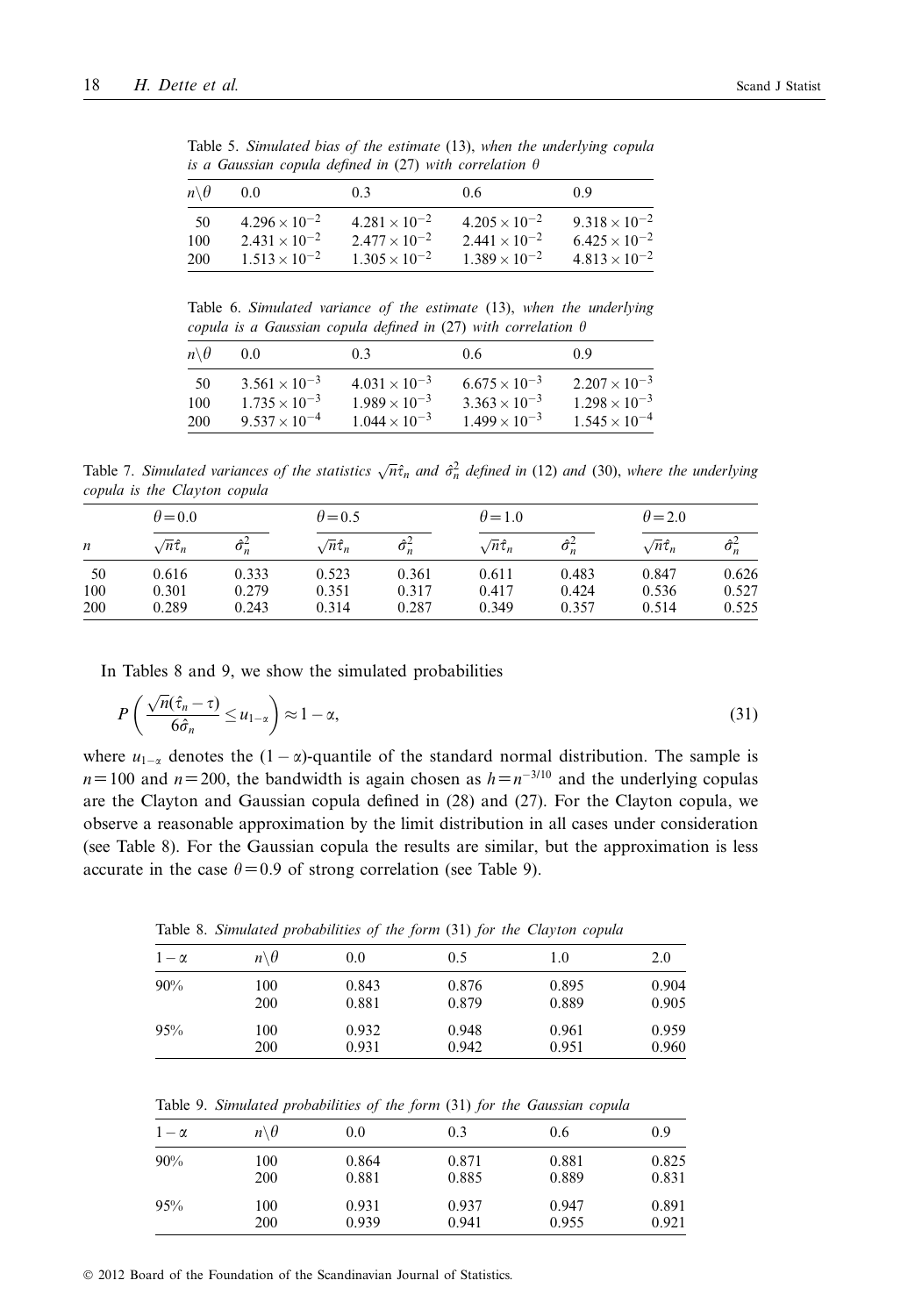

*Fig.* 3. Kernel density estimates of 1000 simulated replications of the statistic  $\sqrt{n}(\hat{\tau}_n - \tau) / (\hat{\sigma}_n^2)$  for the Clayton copula with parameter  $\theta = 1$ . The sample size is  $n = 100$  (dotted line),  $n = 200$  (dashed line) and  $n=1000$  (solid line).



*Fig. 4.* Scatterplot of the household data.

Kernel density estimates of 1000 simulated values of the statistic  $\sqrt{n}(\hat{\tau}_n - \tau)/6\hat{\sigma}_n$  are shown in Fig. 3 for sample sizes  $n=100, 200$  and 1000 where the underlying copula is the Clayton copula with parameter  $\theta = 1$ .

## *6.2. Data example*

In the following paragraph, we provide a brief empirical example investigating the relationship between disposable income of households and the expenditure on food. It is widely accepted that this relation is highly nonlinear and the usual regression model with the usual coefficient of determination cannot be applied. In particular, we analyze UK data from the Family Expenditure Survey, 2000–2001provided by the Office for National Statistics and distributed by the UK Data Archive. The data consists of pairs of weekly disposable household income and expenditure on food. In order to concentrate on a homogeneous region, we consider data with a weekly disposable household income between 500 and 1000 British pounds. After eliminating obviously incorrect or incomplete records, our data base covers a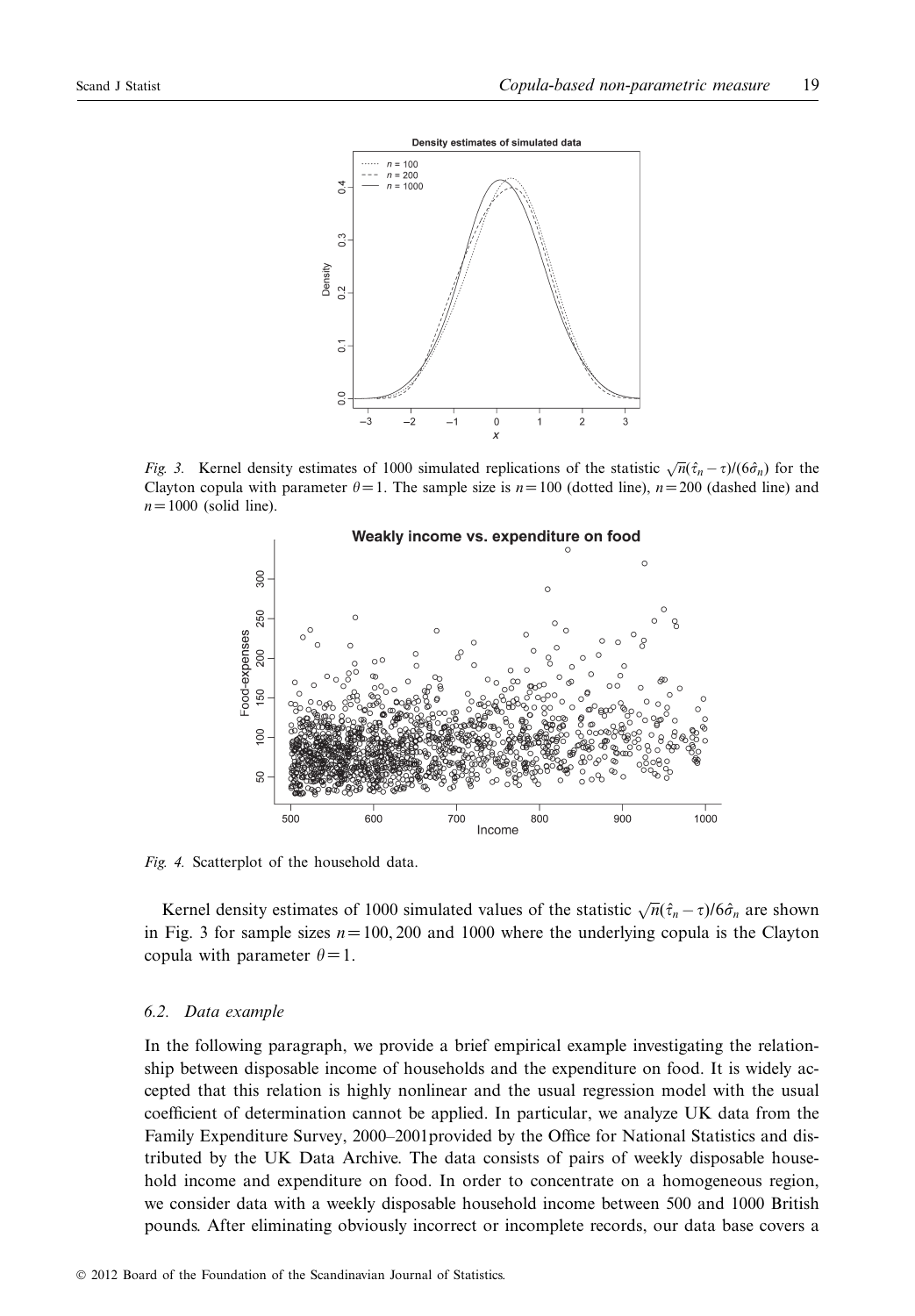total number of 1438 observations. A scatter plot of the normal weekly disposable household income and weekly expenditure on food is shown in Fig. 4. The Pearson correlation coefficient, Kendall's tau and Spearman's rho for these data are given by 0.278, 0.179 and 0.267, respectively. The new measure of regression was calculated with a bandwidth  $h=0.023$ (chosen by cross-validation) and was given by  $\hat{r} = 0.142$ . There results indicate a rather weak dependence between the two variables for the data set under consideration.

# **Acknowledgements**

Financial support by the Deutsche Forschungsgemeinschaft (SFB 823, Teilprojekt A1) is gratefully acknowledged. We thank two anonymous referees for their constructive comments, which improved the article. We are also grateful to the Office for National Statistics and the UK Data Archive for providing the data (Family Expenditure Survey, 2000–2001) used in section 6.2.

#### **References**

- Chen, S. X. & Huang, T. M. (2007). Nonparametric estimation of copula functions for dependence modelling. *Canad. J. Statist.* **35**, 265–282.
- Cook, D. & Johnson, E. (1981). A family of distributions for modelling non-elliptically symmetric multivariate data. *J. Roy. Statist. Soc. B* **43**, 210–218.
- Dabrowska, D. (1981). Regression-based orderings and measures of stochastic dependence. *Math. Operationsforsch. Statist. Ser. Statist.* **12**, 317–325.
- Dabrowska, D. (1985). Descriptive parameters of location, dispersion and stochastic dependence. *Statistics* **16**, 63–88.
- Darsow, W. F., Nguyen, B. & Olsen, E. T. (1992). Copulas and Markov processes. *Illinois J. Math.* **36**, 600–642.
- Deheuvels, P. (1979). La fonction de dépendance empirique et ses propriétés. *Acad. R. Belg., Bull. Cl. Sci.* **65**, 274–292.
- Esary, J., Proschan, F. & Walkup, D. (1967). Association of random variables with applications. *Ann. Math. Statist.* **38**, 1466–1474.
- Evans, L. C. (1998). *Partial differential equations*. American Mathematical Society, Providence, RI.
- Fermanian, J. D. (2005). Goodness-of-fit-tests for copulas. *J. Multivariate Anal*. **95**, 119–152.
- Fermanian, J. D. & Scaillet, O. (2003). Nonparametric estimation of copulas for time series. *J. Risk* **5**, 25–54.
- Fermanian, J. D., Radulović, D. & Wegkamp, M. (2004). Weak convergence of empirical copula processes. *Bernoulli* **10**, 847–860.
- Hall, W. J. (1970). On characterizing dependence in joint distributions. In *Essays in probability and statistics* (eds R. C. Bose, I. M. Chakravarti, P. C. Mahalanobis, C. R. Rao & K. J. C. Smith), 339–376. Univ. of North Carolina Press, Chapel Hill, NC.
- Hewitt, E. & Stromberg, K. (1975). *Real and abstract analysis*. Springer-Verlag, New York.
- Kimeldorf, G. & Sampson, A. R. (1987). Positive dependence orderings. *Ann. Inst. Statist. Math.* **39**, 113–128.
- Lancaster, H. O. (1963). Correlation and complete dependence of random variables. *Ann. Math. Statist.* **34**, 1315–1321.
- Lehmann, E. L. (1966). Some concepts of dependence. *Ann. Math. Statist.* **37**, 1137–1153.
- Müller, A. & Stoyan, D. (2002). *Comparison methods for stochastic models and risks*. John Wiley & Sons Ltd., Chichester.
- Nelsen, R. B. (2006). *An introduction to copulas*, 2nd edn. Springer, New York.
- Omelka, M., Gijbels, I. & Veraverbeke, N. (2009). Improved kernel estimation of copulas: weak convergence and goodness-of-fit testing. *Ann. Statist.* **37**, 3023–3058.
- Ramos, H. M. & Sordo, M. A. (2003). Dispersion measures and dispersive orderings. *Statist. Probab. Lett.* **61**, 123–131.

Rényi, A. (1959). On measures of dependence. *Acta Math. Acad. Sci. Hungar.* **10**, 441–451.

Scarsini, M. (1984). On measures of concordance. *Stochastica* **8**, 201–218.